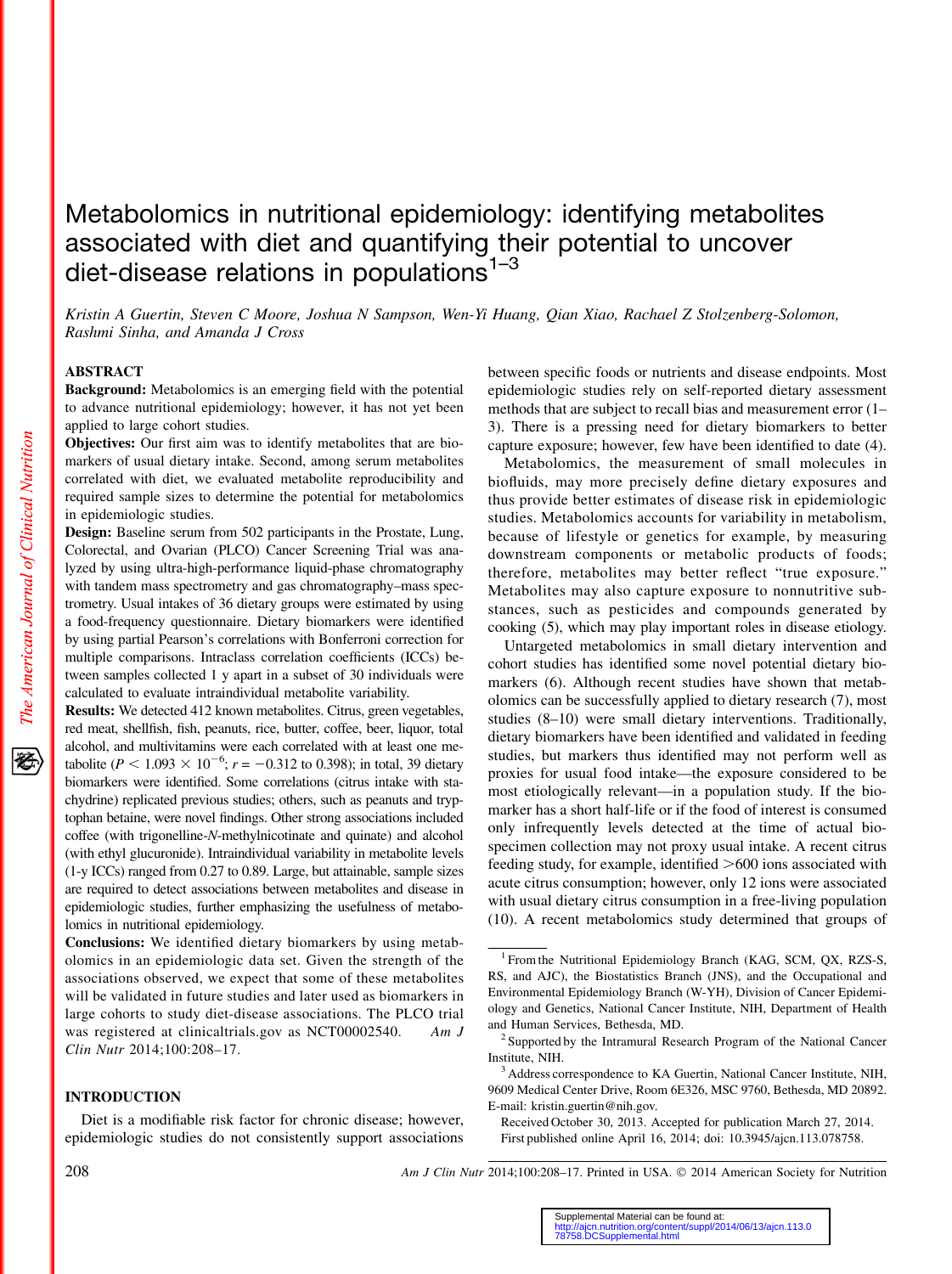serum metabolites are associated with patterns of dietary intake, although the authors only investigated 127 metabolites which were limited to acylcarnitines and choline-containing phospholipids (11). An agnostic approach that measures hundreds of metabolites has the benefit of identifying novel findings that may not have been previously considered.

With the use of biospecimens and data collected from participants in the Prostate, Lung, Colorectal, and Ovarian (PLCO)<sup>4</sup> Cancer Screening Trial, our objectives were as follows: 1) to identify serum metabolites that are correlated with self-reported dietary intake and 2) to determine whether metabolomics is a promising and feasible tool to identify associations in nutritional epidemiology by determining metabolite reproducibility and required sample sizes for epidemiologic studies.

# SUBJECTS AND METHODS

#### Study population

The PLCO Cancer Screening Trial is a multicenter randomized screening trial that randomly assigned  $>150,000$  US men and women between 1993 and 2001 to a screening or control arm (12). Eligibility requirements included age 55–74 y at baseline and no previous history of prostate, lung, colorectal, or ovarian cancer. Demographic and lifestyle characteristics were assessed at baseline by a self-administered questionnaire.

We used metabolomics data from a nested case-control study within PLCO, the details of which are briefly presented here. Within the screening arm of the trial, individuals with the following characteristics were excluded: self-reported history of cancer at baseline (except for basal cell skin cancer) ( $n = 4924$ ); <6 mo of follow-up ( $n = 168$  additional individuals); rare cancer during follow-up ( $n =$  additional 1074 individuals); self-reported Crohn disease, ulcerative colitis, familial polyposis, Gardner syndrome, or colorectal polyps ( $n =$  additional 6429 individuals); or no baseline serum sample ( $n =$  additional 2866 individuals). Among remaining participants, those who completed baseline dietary and risk factor questionnaires and consented for biospecimen use  $(n =$ 52,705) were eligible for metabolomics assays; of these, 255 incident colorectal cancer cases (diagnosed at least 6 mo after baseline) and 254 matched controls were incidence-density sampled and matched according to age, sex, race, randomization year, and season of blood draw. Controls were alive and cancerfree at time of cancer diagnosis for the matched cases. Seven participants were excluded from analyses because of incomplete ( $\geq$ 8 missing responses; *n* = 5) and/or inaccurate (extreme caloric consumption;  $n = 3$ ) dietary data from a food-frequency questionnaire (FFQ), resulting in a final sample size of 502 individuals. The PLCO trial was approved by the institutional review boards of the US National Cancer Institute and the 10 screening centers, and all participants provided informed consent. All participants ( $n = 502$ ) contributed baseline serum samples; in addition, serum collected 1 y after baseline was also measured in 30 controls to calculate within-individual variability.

#### Dietary assessment

In the screening arm of the trial, usual dietary intake was assessed at baseline by using the National Cancer Institute's selfadministered and validated 137-item FFQ (http://www3.cancer. gov/prevention/plco), which captured information on typical frequency of intake during the past year (13). Food items of unspecified content (eg, lasagna) were excluded from analyses, because correlations for unknown foods were considered uninformative for these purposes. Data on single-nutrient dietary supplements were excluded given that we were primarily interested in food sources of metabolites; however, we considered multivitamin use (yes or no) in our analyses. Thus, in total, 111 items of interest comprising food, beverage, and multivitamin/supplement intakes were considered in this study; analyses focused on 36 dietary groups constructed by combining food items with similar properties. These 36 categories were based primarily on the USDA's MyPlate classification, but categories were further divided according to biological components of foods (14). Dietary intake from the FFQ was converted to grams per day by multiplying selfreported frequency of intake by portion size; portion sizes were assigned a gram amount on the basis of national dietary data from the USDA (1994–1996 Continuing Survey of Food Intakes by Individuals) for each sex (15). For items for which serving size was not queried on the FFQ (eg, fruits and vegetables), an average ("medium") portion size was assigned. Hereafter, dietary intake refers to grams per day unless otherwise specified.

Diet quality was assessed by using the Healthy Eating Index (HEI) 2010 (16), which contains 12 components that capture an individual's compliance to the key 2010 Dietary Guidelines for Americans (17); 9 HEI components focus on the adequacy of the diet (eg, higher intakes of fruit, vegetables, greens, whole grains, dairy, total protein, seafood and plant protein, and fatty acids) and 3 focus on moderation (eg, lower consumption of refined grains, sodium, and empty calories) (16). We calculated HEI scores for each individual on the basis of his or her self-reported diet and according to established methods (16); possible scores range from 0 to 100, with higher scores indicating higher diet quality.

#### Metabolite assessment

Serum metabolites ( $\sim$ <1000 Da) were assayed from baseline serum samples by Metabolon Inc, whose platform and procedures have been previously described (18, 19). Briefly, ultrahigh-performance liquid chromatography–mass spectrometry and tandem mass spectrometry, in addition to gas chromatography coupled with mass spectrometry, were used to identify peaks. Mass spectral peaks, retention times, and  $m/z$  were determined by using a chemical reference library generated from 2500 standards, and these values were used to determine the identity of individual metabolites as well as their relative quantities.

One batch of 30 samples was analyzed each day, and batch and position within a batch were randomly assigned. Matched cases and controls were arranged as consecutive samples within a batch and the order of case compared with control was counterbalanced within each batch. Replicate aliquots from a separate source of pooled serum were randomly inserted into each batch at a level of 10% and served as blinded quality-control samples. In addition, a standard sample was inserted by Metabolon every sixth sample.

<sup>&</sup>lt;sup>4</sup>Abbreviations used: FDR, false discovery rate; FFQ, food-frequency questionnaire; HEI, Healthy Eating Index; ICC, intraclass correlation coefficient; PLCO, Prostate, Lung, Colorectal, and Ovarian.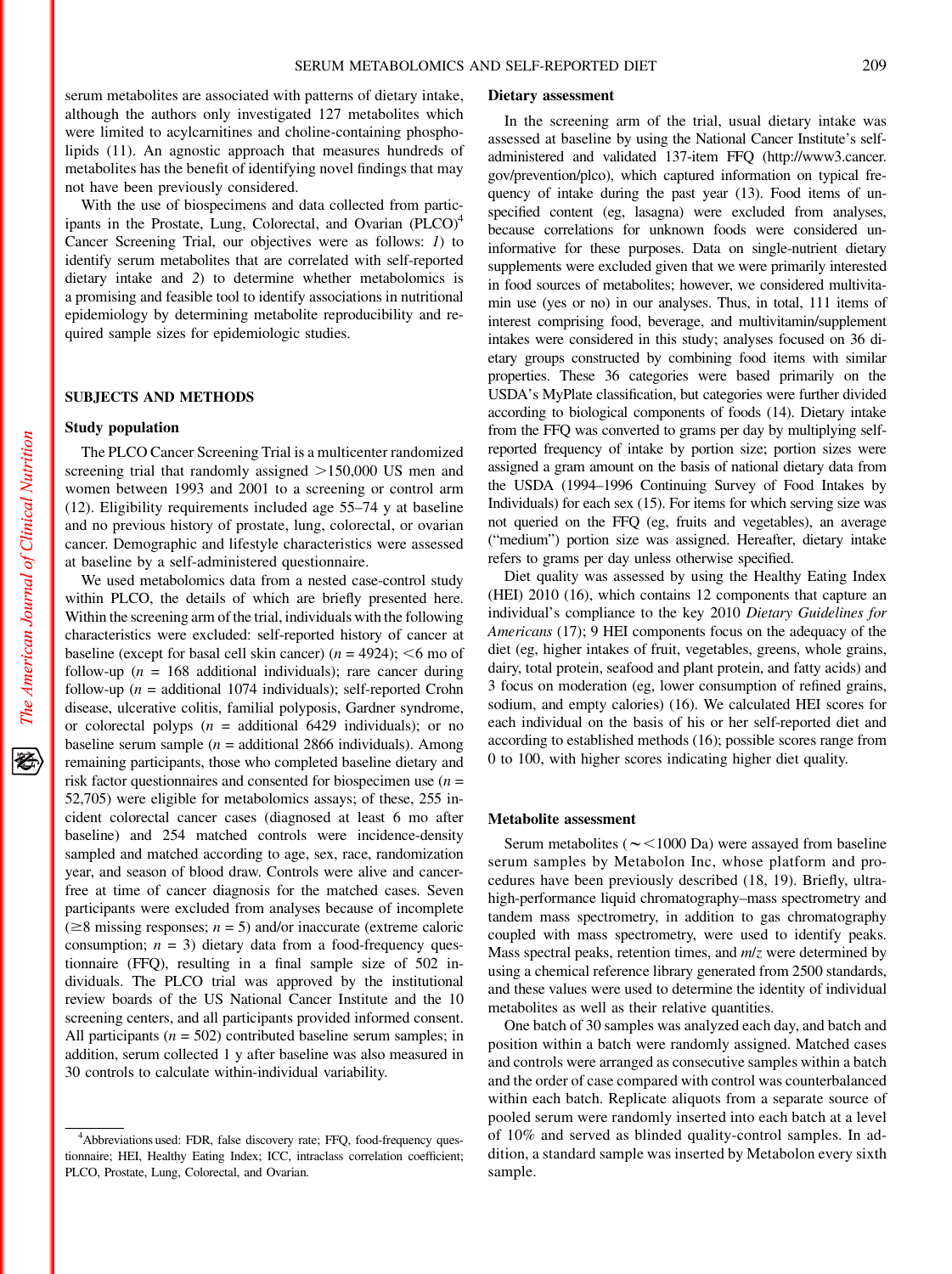Although our case-control pairs were randomly assigned to their batch, metabolite values were batch normalized by dividing each individual metabolite value by the batch mean (of nonmissing values) to account for small day-to-day drifts in chromatogram performance. Metabolites were log-transformed (natural log), values below the detection threshold were set to the minimum observed value, and the distribution was centered; hereafter, metabolite level refers to these transformed values. Metabolites whose levels were below the detectable limit for >95% of study participants were excluded from analyses.

# Statistical analysis

Demographic characteristics and dietary intakes for cases and controls were compared by using 2-sided statistical tests (chisquare test for categorical variables, Wilcoxon rank-sum test for continuous variables). Correlations between diet and metabolites were investigated through partial Pearson's correlations adjusted for age, sex, smoking status (current smokers compared with former/never smokers), and total energy intake (kcal/d). HEI correlations were additionally adjusted for recent (now or within the past 2 y) supplement use (multivitamin or single-nutrient supplement). To account for multiple comparisons, we used Bonferroni correction of the P values by the number of metabolites measured. Metabolite correlations with dietary groups were adjusted at 0.05/(number of known metabolites investigated  $\times$  number of food items), and correlations with HEI score were adjusted at 0.05/number of known metabolites. Moreover, we estimated the total number of metabolites associated with each dietary group at given false discovery rates (FDRs) (20), given that Bonferroni correction could be overly conservative (21). Finally, we estimated the correlation between each food item and an optimized linear combination of metabolite levels. The coefficients for the linear combination were chosen by applying Lasso (22) regression to cross-validation training sets (penalty chosen by 10-fold cross-validation within the training set), and the correlation was based on comparing the resulting predicted values to the observed values in the cross-validation test sets. The final estimates, an average of the estimated correlations across all test sets, are therefore unbiased. The SE of the estimated correlation was calculated by using the "approximating  $\rho$ " method developed by Nadeau and Bengio (23).

We investigated the influence of self-reported frequency of intake and portion size on metabolite levels by creating box plots. Congruence between metabolite levels and dietary intake was assessed by Spearman rank correlations and  $\kappa$  statistics.

We conducted stratified analyses by sex, age, geographic location of study center, disease status, stage of colorectal cancer, and length of follow-up at time of colorectal cancer diagnosis. We used serum samples collected 1 y after baseline from 30 individuals to calculate intraclass correlation coefficients (ICCs), a measure of within-individual variability. The pooled quality-control serum samples were used to calculate intraassay CVs, which were averaged over all individuals to determine technical reproducibility by the laboratory. Analyses used SAS software, version 9.1.3 (SAS Institute), with the exception of the FDR plots, which used R (R Project, version 2.15.2) (24).

#### Variance components

We decomposed the total variance,  $\sigma_T^2$ , of each metabolite into 3 different components: the between-subject variance,  $\sigma_B^2$ , which was also considered the variance of the "usual" level in a population; the within-subject variance,  $\sigma_W^2$ , which reflected the 1-y variability around the "usual" level within an individual; the technical variance or laboratory reproducibility,  $\sigma_E^2$ , which was the expected variance from 2 identical samples:  $\sigma_T^2 = \sigma_B^2 + \sigma_W^2 + \sigma_E^2$ . We defined the ICC as follows:

$$
ICC = (\sigma_B^2 + \sigma_W^2) \div \sigma_T^2 = 1 - (\sigma_E^2 \div \sigma_T^2)
$$
 (1)

For each metabolite, variance components and corresponding ICCs were estimated from a mixed model.

#### Estimating sample size needed in future studies

Our second objective was to estimate the number of individuals needed for a 1:1 case:control study to have a power of 0.8 to detect an association between each metabolite and a disease, accounting for  $\sigma_W^2$  and  $\sigma_E^2$  and the testing of multiple metabolites. We focused on the metabolites that are most significantly associated with each dietary group. We defined the effect size for a given metabolite to be the RR of disease for an individual in the top quartile of the usual metabolite levels, as compared with the bottom quartile. We assumed that studies will use a  $t$  test, with the appropriate Bonferroni-corrected significance threshold, to test for an association between the disease and each metabolite. We then estimated the total number of individuals needed to detect a metabolite with a power of 0.8, given the within-individual variability and assumed effect size. Further details can be found elsewhere (25) and in the Supplemental Appendix under "Supplemental data" in the online issue.

# **RESULTS**

Baseline demographic characteristics of the 502 participants are shown in Table 1. Mean age was 64 y, and the sample was largely white. The sample included primarily former (48%) or never (44%) smokers. Demographic characteristics were similar for cases and controls (Supplemental Table 1 under "Supplemental data" in the online issue). There were no differences in most characteristics; although there was a significant difference in BMI ( $P = 0.018$ ), the magnitude of difference in mean ( $\pm$ SD) BMI (in kg/m<sup>2</sup>; 28  $\pm$  5 compared with 27  $\pm$  4) was modest. Selfreported usual dietary intake, estimated from the FFQ, is shown in Table 2. There was no difference in self-reported dietary intake between cases and controls (Supplemental Table 2 under "Supplemental data" in the online issue). Given these similarities and because disease was not a primary interest of this study, we combined cases and controls in all subsequent analyses.

## Identification of biomarkers of diet

We detected 412 metabolites of known identity and 231 metabolites of unknown identity (26–28). An additional 14 known metabolites were excluded from analyses because of nondetectable levels in  $>95\%$  of individuals. Among the 643 metabolites analyzed, the median percentage of individuals with nondetectable levels was 4%. Correlations between all 36 dietary groups and known metabolites are shown in Table 3; all

经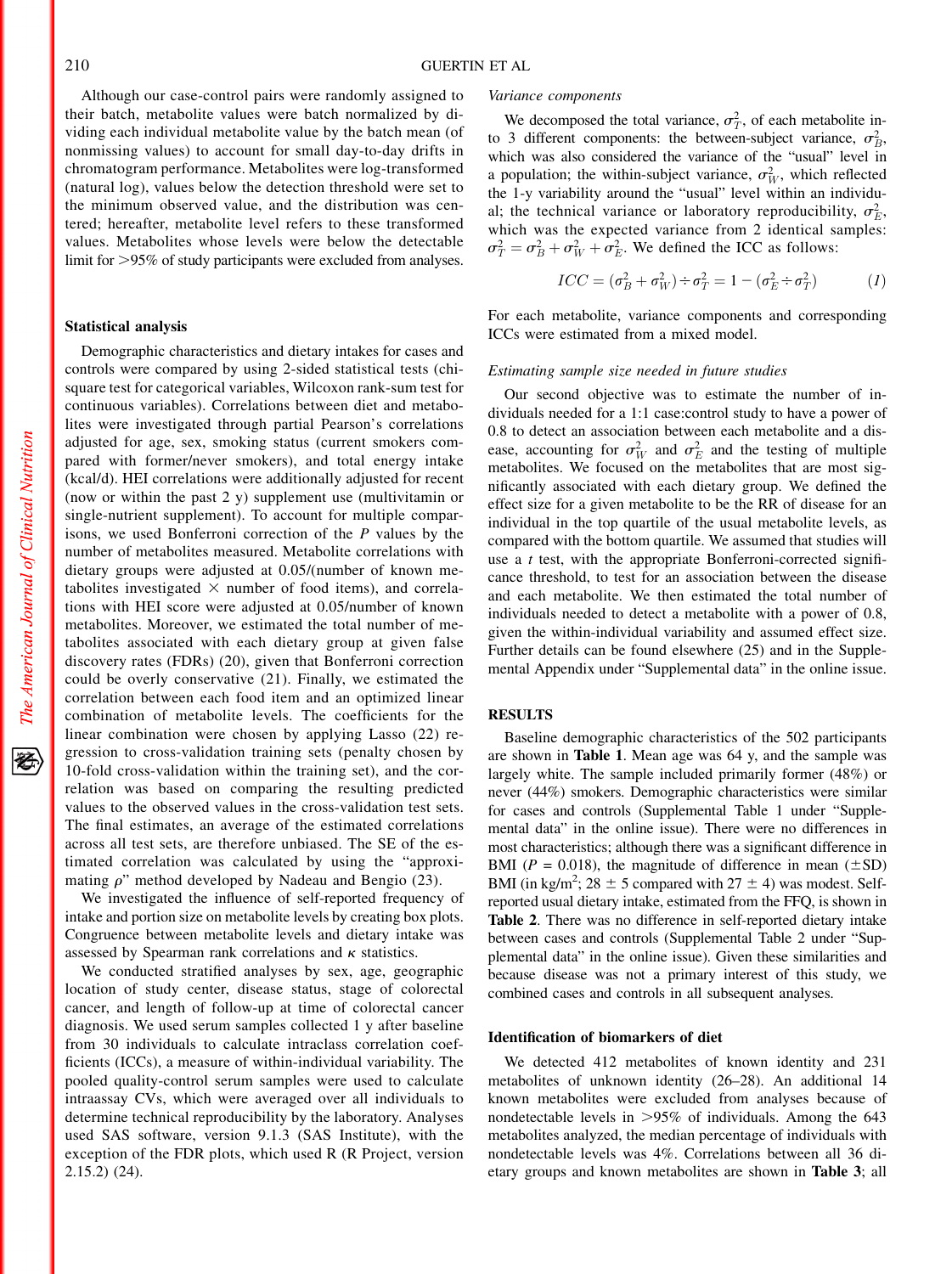#### TABLE 1

Demographic characteristics of participants in a metabolomics study nested within the PLCO Cancer Screening  $Trial<sup>1</sup>$ 

| Characteristic                        | Value                           |
|---------------------------------------|---------------------------------|
| Sex $[n \ (\%)]$                      |                                 |
| Men                                   | 281 (56)                        |
| Women                                 | 221 (44)                        |
| Age $(y)$                             | $64 \pm 5^2$                    |
| Race $[n (%)]$                        |                                 |
| White                                 | 474 (94)                        |
| Smoking status $[n (%)]$              |                                 |
| Current                               | 42 (8)                          |
| Former                                | 240 (48)                        |
| Never                                 | 220 (44)                        |
| Education <sup>3</sup> [n $(\%)$ ]    |                                 |
| High school or less                   | 167(33)                         |
| Post-high school/some college         | 159 (32)                        |
| College/postgraduate                  | 175(35)                         |
| Total energy intake (kcal/d)          | $2068 \pm 819$                  |
| BMI <sup>4</sup> (kg/m <sup>2</sup> ) | $27 \pm 5$                      |
| HEI $2010^5$                          |                                 |
| Total                                 | 52.81 $(29.75 - 87.49)^{\circ}$ |
| Quintile                              |                                 |
| 1                                     | 43.96 (29.75–47.55)             |
| $\overline{2}$                        | 49.63 (47.58–51.11)             |
| 3                                     | 52.81 (51.13-54.87)             |
| $\overline{4}$                        | 57.30 (54.94–63.74)             |
| 5                                     | 72.00 (63.82-87.49)             |

 $1/n = 502$ . HEI, Healthy Eating Index; PLCO, Prostate, Lung, Colorectal, and Ovarian.<br><sup>2</sup> Mean  $\pm$  SD (all such values).<br><sup>3</sup> One participant was missing data on education.

<sup>4</sup> Four participants were missing data on BMI.

<sup>5</sup> Possible total HEI score: range of 0–110.

<sup>6</sup> Median; range in parentheses (all such values).

significant correlations are shown, as well as the strongest, albeit nonsignificant, correlations for dietary groups with no significant findings. We identified 39 correlations between dietary groups and known metabolites that were significant at the Bonferroni-corrected level of  $P < 1.093 \times 10^{-6}$  [ $P = 0.05/(111)$ foods  $\times$  412 identified metabolites)]; these correlations represented 13 dietary groups including citrus, green vegetables, red meat, fish, shellfish, butter, peanuts, rice, coffee, beer, liquor, total alcohol, and multivitamins (Table 3). Most of the findings were for exogenous metabolites derived from their food sources.

Our strongest findings—those with a  $P < 1 \times 10^{-10}$ — were for multivitamins, citrus, fish, peanuts, coffee, and alcohol (Table 3). Multivitamins were correlated with serum vitamin E (positive correlation with  $\alpha$ -tocopherol and a corresponding negative correlation with  $\gamma$ -tocopherol) and 2 vitamin B metabolites (pyridoxate and pantothenate). Citrus fruit were correlated with stachydrine ( $r = 0.398$ ), chiro-inositol ( $r = 0.301$ ), scyllo-inositol  $(r = 0.298)$ , and *N*-methyl proline  $(r = 0.298)$ . Fish was positively correlated with 3-carboxy-4-methyl-5-propyl-2 furanpropanoic acid  $(r = 0.322)$  and moderately correlated with DHA  $(r = 0.260)$  and EPA  $(r = 0.244)$ , 2 omega-3 fatty acids present in fish oils. In addition to correlations with fish, DHA was also correlated with rice consumption  $(r = 0.270)$  and 3-carboxy-4-methyl-5-propyl-2-furanpropanoic acid was correlated with green vegetable ( $r = 0.222$ ) and shellfish ( $r = 0.238$ ) consumption. Even food groups typically consumed in low

quantities had significant associations with metabolites: for example, peanuts were associated with 2 metabolites, tryptophan betaine  $(r = 0.352)$  and 4-vinylphenol sulfate  $(r = 0.279)$ . For those metabolites associated with particular food groups, the median metabolite levels increased as the self-reported frequency of intake and serving size increased (Supplemental Figure 1 under "Supplemental data" in the online issue). There was reasonable congruence between quartile of metabolite levels and quartile of

# TABLE 2

Self-reported usual dietary consumption in a nested study within the PLCO Cancer Screening Trial<sup>1</sup>

| Category and dietary group                            | Value           |
|-------------------------------------------------------|-----------------|
| Fruit $(g/d)$                                         |                 |
| Citrus: oranges, orange juice, grapefruit             | $109(35-218)^2$ |
| Berries: strawberries                                 | $3(1-4)$        |
| Apples, pears                                         | $29(14-60)$     |
| Melon: watermelon, cantaloupe                         | $3(1-7)$        |
| <b>Bananas</b>                                        | $31(9-78)$      |
| Other: plums, apricots, peaches, prunes,              | 38 (19-62)      |
| raisins, grapes, pineapples                           |                 |
| Vegetables (g/d)                                      |                 |
| Cruciferous: broccoli, cabbage, Brussels sprouts,     | 28 (15–51)      |
| cauliflower, turnip greens, mustard greens, collards, |                 |
| kale, swiss chard                                     |                 |
| Greens: lettuce, spinach, green peppers               | $32(18-55)$     |
| Yellow/orange vegetables: carrots, tomatoes,          | $72(47-110)$    |
| sweet potatoes, beets                                 |                 |
| Starchy vegetables: white potatoes, corn, peas        | 74 (42–113)     |
| Alliums (garlic, onions)                              | $9(4-15)$       |
| Other: celery, green beans, squash, cucumbers         | 49 (27-74)      |
| Meat/fish $(g/d)$                                     |                 |
| Red meat (includes processed)                         | $61(32-105)$    |
| Poultry: chicken                                      | $21(12-43)$     |
| Fish (excluding shellfish)                            | $17(9-32)$      |
| Shellfish                                             | $1(0-2)$        |
| Processed meat: cold cuts, hot dogs, bacon, sausage   | $7(3-19)$       |
| Snack foods $(g/d)$                                   |                 |
| <b>Baked</b> sweets                                   | $20(10-38)$     |
| Chocolate                                             | $1(0-4)$        |
| Candy (nonchocolate)                                  | $1(0-3)$        |
| Chips                                                 | $2(1-8)$        |
| Other foods (g/d)                                     |                 |
| Tofu                                                  | $0(0-1)$        |
| Beans                                                 | $19(11-33)$     |
| Eggs                                                  | $7(3-19)$       |
| Added fats: butter, salad dressing, vegetable oil     | $9(4-17)$       |
| spreads, margarine                                    |                 |
| <b>Butter</b>                                         | $0(0-2)$        |
| Peanuts                                               | $3(1-9)$        |
| Rice (white)                                          | $11(2-20)$      |
| Beverages (g/d)                                       |                 |
| Dairy: milk                                           | 277 (158-473)   |
| Coffee                                                | 843 (205-899)   |
| Sugar-sweetened beverages: soda, fruit punch          | $9(3-145)$      |
| Beer                                                  | $7(0-69)$       |
| Wine                                                  | $1(0-12)$       |
| Liquor                                                | $1(0-4)$        |
| Total alcohol                                         | $2(0-15)$       |
| Reported multivitamin use $[n (%)]$ <sup>3</sup>      | 241 (48)        |

 $1 n = 502$ . PLCO, Prostate, Lung, Colorectal, and Ovarian.  $2 \text{ Median}$ ; 25th–75th percentile range in parentheses (all such values).

 $3$  Seven participants were missing report of multivitamin use.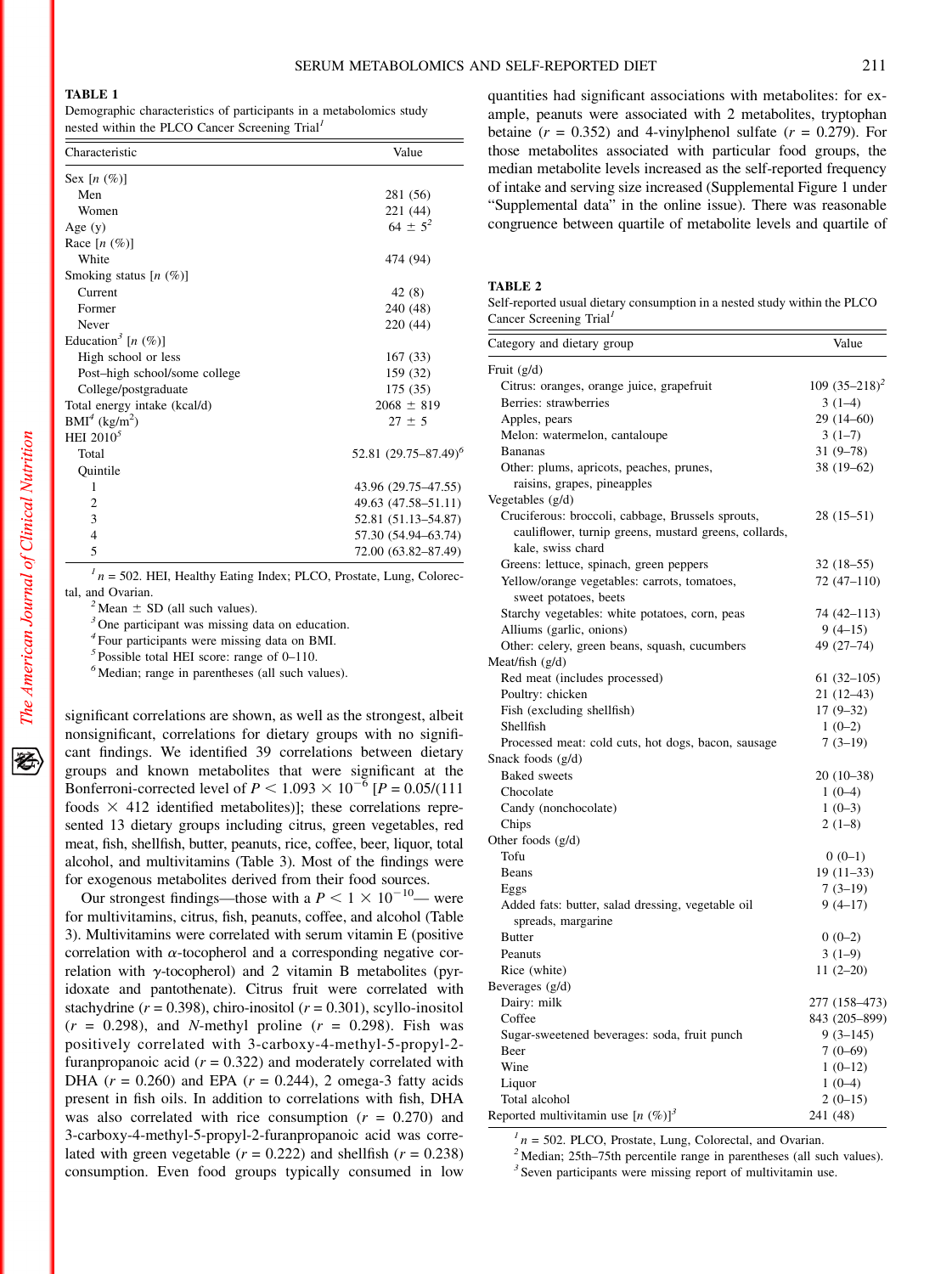# 212 GUERTIN ET AL

# TABLE 3

Top metabolites associated with dietary groups in a nested case-control study within the PLCO Cancer Screening Trial<sup>1</sup>

| Fruit<br>$2.23 \times 10^{-20*}$<br>0.398<br>Citrus: oranges, orange juice, grapefruit<br>Stachydrine<br>$7.28 \times 10^{-12} *$<br>Chiro-inositol<br>0.301<br>$1.13\times10^{-11*}$<br>0.298<br>Scyllo-inositol<br>$1.15 \times 10^{-11*}$<br>0.298<br>N-methyl proline<br>$3.00 \times 10^{-3}$<br>Berries: strawberries<br>$-0.132$<br>1-Palmitoylglycero-phospho-inositol<br>$2.00 \times 10^{-3}$<br>13-HODE + 9-HODE<br>$-0.141$<br>Apples, pears<br>$4.82 \times 10^{-4}$<br>$-0.156$<br>Pregnenolone sulfate<br>Melon: watermelon, cantaloupe<br>$6.93 \times 10^{-6}$<br>$-0.200$<br><b>Bananas</b><br>$\gamma$ -Tocopherol<br>$3.98 \times 10^{-6}$<br>Pyridoxate<br>0.205<br>Other: plums, apricots, peaches, prunes, raisins, grapes,<br>pineapple<br>Vegetables<br>$8.32 \times 10^{-4}$<br>Cruciferous: broccoli, cabbage, Brussels sprouts,<br>0.149<br>$\alpha$ -CEHC glucuronide<br>cauliflower, turnip greens, mustard greens, collards,<br>kale, swiss chard<br>$5.52 \times 10^{-7}$ *<br><b>CMPF</b><br>0.222<br>Greens: lettuce, spinach, green peppers<br>$6.00 \times 10^{-3}$<br>0.123<br>Yellow/orange vegetables: carrots, tomatoes, sweet<br>Creatinine<br>potatoes, beets<br>$1.34 \times 10^{-3}$<br>$-0.143$<br>Starchy vegetables: white potatoes, corn, peas<br>Cyclo (-Leu-Pro)<br>$4.23 \times 10^{-5}$<br>0.182<br>Alliums (garlic, onions)<br><b>CMPF</b><br>$3.22 \times 10^{-4}$<br>0.161<br>Other: celery, green beans, squash, cucumbers<br><b>DHA</b><br>Meat/fish<br>$6.14 \times 10^{-7}$ *<br>Red meat<br>$-0.221$<br>Indolepropionate<br>$7.77 \times 10^{-5}$<br>$-0.176$<br>Poultry: chicken<br>Pyroglutamine<br><b>CMPF</b><br>0.322<br>Fish (excluding shellfish)<br>$3.87 \times 10^{-9*}$<br><b>DHA</b><br>0.260<br>$3.44 \times 10^{-8*}$<br><b>EPA</b><br>0.244<br>$8.27 \times 10^{-8} *$<br>0.237<br>1-Docosahexaenoylglycero-phosphocholine<br>$7.69 \times 10^{-8*}$<br>Shellfish<br><b>CMPF</b><br>0.238<br>$5.39 \times 10^{-5}$<br>Lathosterol<br>0.180<br>Processed meat: cold cuts, hot dogs, bacon, sausage<br>Snack foods<br>$4.40 \times 10^{-5}$<br><b>Baked</b> sweets<br>Glutamine<br>0.182<br>$2.28 \times 10^{-4}$<br>0.164<br>Chocolate<br>Theobromine<br>$3.00 \times 10^{-4}$<br>0.161<br>Candy (nonchocolate)<br>Leucylleucine<br>$2.90 \times 10^{-3}$<br><b>DHA</b><br>$-0.133$<br>Chips<br>Other<br>$2.43 \times 10^{-5}$<br>Tofu<br>0.188<br>4-Ethylphenylsulfate<br>$1.72 \times 10^{-4}$<br>0.168<br>S-Methylcysteine<br>Beans<br>$3.11 \times 10^{-4}$<br>$-0.161$<br>Indolepropionate<br>Eggs<br>$1.55 \times 10^{-5}$<br>$\delta$ -Tocopherol<br>0.192<br>Added fats: butter, salad dressing, vegetable oil spreads,<br>margarine<br>Butter <sup>2</sup><br>$2.97 \times 10^{-9*}$<br>0.262<br>Methyl palmitate (15 or 2)<br>$2.06 \times 10^{-8*}$<br>0.248<br>Pentadecanoate (15:0)<br>10-Undecenoate $(11:1n-1)$<br>0.230<br>0.352<br>Tryptophan betaine<br>Peanuts<br>0.279<br>4-Vinylphenol sulfate<br>0.270<br><b>DHA</b><br>Rice (white)<br><b>Beverages</b><br>$1.00 \times 10^{-4}$<br>Dairy: milk<br>Homostachydrine<br>0.173<br>Coffee<br>Trigonelline $(N'$ -methylnicotinate)<br>0.424<br>Quinate<br>0.372<br>$9.04 \times 10^{-12*}$<br>0.299<br>1-Methylxanthine<br>Paraxanthine<br>0.270<br>$2.30\times10^{-9}\ast$<br>0.264<br>$N-2$ -furoyl-glycine<br>$1.58 \times 10^{-7*}$<br>0.232<br>Catechol sulfate<br>$7.21 \times 10^{-5}$<br>$-0.177$<br>Quinate<br>Sugar-sweetened beverages: soda, fruit punch<br>$6.30 \times 10^{-7*}$<br>0.221<br>16-Hydroxypalmitate<br>Beer<br>$7.19 \times 10^{-6}$<br>Wine<br>0.200<br>Scyllo-inositol<br>Liquor<br>Ethyl glucuronide<br>0.295<br>Total alcohol <sup>3</sup><br>0.360<br>Ethyl glucuronide<br>$5.31 \times 10^{-11*}$<br>4-Androsten- $3\beta$ , 17 $\beta$ -diol disulfate 1<br>0.289 | Category and dietary group | Metabolite | Correlation $(r)$ | $\boldsymbol{P}$ |
|--------------------------------------------------------------------------------------------------------------------------------------------------------------------------------------------------------------------------------------------------------------------------------------------------------------------------------------------------------------------------------------------------------------------------------------------------------------------------------------------------------------------------------------------------------------------------------------------------------------------------------------------------------------------------------------------------------------------------------------------------------------------------------------------------------------------------------------------------------------------------------------------------------------------------------------------------------------------------------------------------------------------------------------------------------------------------------------------------------------------------------------------------------------------------------------------------------------------------------------------------------------------------------------------------------------------------------------------------------------------------------------------------------------------------------------------------------------------------------------------------------------------------------------------------------------------------------------------------------------------------------------------------------------------------------------------------------------------------------------------------------------------------------------------------------------------------------------------------------------------------------------------------------------------------------------------------------------------------------------------------------------------------------------------------------------------------------------------------------------------------------------------------------------------------------------------------------------------------------------------------------------------------------------------------------------------------------------------------------------------------------------------------------------------------------------------------------------------------------------------------------------------------------------------------------------------------------------------------------------------------------------------------------------------------------------------------------------------------------------------------------------------------------------------------------------------------------------------------------------------------------------------------------------------------------------------------------------------------------------------------------------------------------------------------------------------------------------------------------------------------------------------------------------------------------------------------------------------------------------------------------------------------------------------------------------------------------------------------------------------------------------------------------------------------------------------------------------------------------------------------------------------------------------------------------------------------------------------------------------------------------------------------------------------------------------------------------------------------------------------------------------------------------------------------------------------------------------------------|----------------------------|------------|-------------------|------------------|
|                                                                                                                                                                                                                                                                                                                                                                                                                                                                                                                                                                                                                                                                                                                                                                                                                                                                                                                                                                                                                                                                                                                                                                                                                                                                                                                                                                                                                                                                                                                                                                                                                                                                                                                                                                                                                                                                                                                                                                                                                                                                                                                                                                                                                                                                                                                                                                                                                                                                                                                                                                                                                                                                                                                                                                                                                                                                                                                                                                                                                                                                                                                                                                                                                                                                                                                                                                                                                                                                                                                                                                                                                                                                                                                                                                                                                                                  |                            |            |                   |                  |
|                                                                                                                                                                                                                                                                                                                                                                                                                                                                                                                                                                                                                                                                                                                                                                                                                                                                                                                                                                                                                                                                                                                                                                                                                                                                                                                                                                                                                                                                                                                                                                                                                                                                                                                                                                                                                                                                                                                                                                                                                                                                                                                                                                                                                                                                                                                                                                                                                                                                                                                                                                                                                                                                                                                                                                                                                                                                                                                                                                                                                                                                                                                                                                                                                                                                                                                                                                                                                                                                                                                                                                                                                                                                                                                                                                                                                                                  |                            |            |                   |                  |
|                                                                                                                                                                                                                                                                                                                                                                                                                                                                                                                                                                                                                                                                                                                                                                                                                                                                                                                                                                                                                                                                                                                                                                                                                                                                                                                                                                                                                                                                                                                                                                                                                                                                                                                                                                                                                                                                                                                                                                                                                                                                                                                                                                                                                                                                                                                                                                                                                                                                                                                                                                                                                                                                                                                                                                                                                                                                                                                                                                                                                                                                                                                                                                                                                                                                                                                                                                                                                                                                                                                                                                                                                                                                                                                                                                                                                                                  |                            |            |                   |                  |
|                                                                                                                                                                                                                                                                                                                                                                                                                                                                                                                                                                                                                                                                                                                                                                                                                                                                                                                                                                                                                                                                                                                                                                                                                                                                                                                                                                                                                                                                                                                                                                                                                                                                                                                                                                                                                                                                                                                                                                                                                                                                                                                                                                                                                                                                                                                                                                                                                                                                                                                                                                                                                                                                                                                                                                                                                                                                                                                                                                                                                                                                                                                                                                                                                                                                                                                                                                                                                                                                                                                                                                                                                                                                                                                                                                                                                                                  |                            |            |                   |                  |
|                                                                                                                                                                                                                                                                                                                                                                                                                                                                                                                                                                                                                                                                                                                                                                                                                                                                                                                                                                                                                                                                                                                                                                                                                                                                                                                                                                                                                                                                                                                                                                                                                                                                                                                                                                                                                                                                                                                                                                                                                                                                                                                                                                                                                                                                                                                                                                                                                                                                                                                                                                                                                                                                                                                                                                                                                                                                                                                                                                                                                                                                                                                                                                                                                                                                                                                                                                                                                                                                                                                                                                                                                                                                                                                                                                                                                                                  |                            |            |                   |                  |
|                                                                                                                                                                                                                                                                                                                                                                                                                                                                                                                                                                                                                                                                                                                                                                                                                                                                                                                                                                                                                                                                                                                                                                                                                                                                                                                                                                                                                                                                                                                                                                                                                                                                                                                                                                                                                                                                                                                                                                                                                                                                                                                                                                                                                                                                                                                                                                                                                                                                                                                                                                                                                                                                                                                                                                                                                                                                                                                                                                                                                                                                                                                                                                                                                                                                                                                                                                                                                                                                                                                                                                                                                                                                                                                                                                                                                                                  |                            |            |                   |                  |
|                                                                                                                                                                                                                                                                                                                                                                                                                                                                                                                                                                                                                                                                                                                                                                                                                                                                                                                                                                                                                                                                                                                                                                                                                                                                                                                                                                                                                                                                                                                                                                                                                                                                                                                                                                                                                                                                                                                                                                                                                                                                                                                                                                                                                                                                                                                                                                                                                                                                                                                                                                                                                                                                                                                                                                                                                                                                                                                                                                                                                                                                                                                                                                                                                                                                                                                                                                                                                                                                                                                                                                                                                                                                                                                                                                                                                                                  |                            |            |                   |                  |
|                                                                                                                                                                                                                                                                                                                                                                                                                                                                                                                                                                                                                                                                                                                                                                                                                                                                                                                                                                                                                                                                                                                                                                                                                                                                                                                                                                                                                                                                                                                                                                                                                                                                                                                                                                                                                                                                                                                                                                                                                                                                                                                                                                                                                                                                                                                                                                                                                                                                                                                                                                                                                                                                                                                                                                                                                                                                                                                                                                                                                                                                                                                                                                                                                                                                                                                                                                                                                                                                                                                                                                                                                                                                                                                                                                                                                                                  |                            |            |                   |                  |
|                                                                                                                                                                                                                                                                                                                                                                                                                                                                                                                                                                                                                                                                                                                                                                                                                                                                                                                                                                                                                                                                                                                                                                                                                                                                                                                                                                                                                                                                                                                                                                                                                                                                                                                                                                                                                                                                                                                                                                                                                                                                                                                                                                                                                                                                                                                                                                                                                                                                                                                                                                                                                                                                                                                                                                                                                                                                                                                                                                                                                                                                                                                                                                                                                                                                                                                                                                                                                                                                                                                                                                                                                                                                                                                                                                                                                                                  |                            |            |                   |                  |
|                                                                                                                                                                                                                                                                                                                                                                                                                                                                                                                                                                                                                                                                                                                                                                                                                                                                                                                                                                                                                                                                                                                                                                                                                                                                                                                                                                                                                                                                                                                                                                                                                                                                                                                                                                                                                                                                                                                                                                                                                                                                                                                                                                                                                                                                                                                                                                                                                                                                                                                                                                                                                                                                                                                                                                                                                                                                                                                                                                                                                                                                                                                                                                                                                                                                                                                                                                                                                                                                                                                                                                                                                                                                                                                                                                                                                                                  |                            |            |                   |                  |
|                                                                                                                                                                                                                                                                                                                                                                                                                                                                                                                                                                                                                                                                                                                                                                                                                                                                                                                                                                                                                                                                                                                                                                                                                                                                                                                                                                                                                                                                                                                                                                                                                                                                                                                                                                                                                                                                                                                                                                                                                                                                                                                                                                                                                                                                                                                                                                                                                                                                                                                                                                                                                                                                                                                                                                                                                                                                                                                                                                                                                                                                                                                                                                                                                                                                                                                                                                                                                                                                                                                                                                                                                                                                                                                                                                                                                                                  |                            |            |                   |                  |
|                                                                                                                                                                                                                                                                                                                                                                                                                                                                                                                                                                                                                                                                                                                                                                                                                                                                                                                                                                                                                                                                                                                                                                                                                                                                                                                                                                                                                                                                                                                                                                                                                                                                                                                                                                                                                                                                                                                                                                                                                                                                                                                                                                                                                                                                                                                                                                                                                                                                                                                                                                                                                                                                                                                                                                                                                                                                                                                                                                                                                                                                                                                                                                                                                                                                                                                                                                                                                                                                                                                                                                                                                                                                                                                                                                                                                                                  |                            |            |                   |                  |
|                                                                                                                                                                                                                                                                                                                                                                                                                                                                                                                                                                                                                                                                                                                                                                                                                                                                                                                                                                                                                                                                                                                                                                                                                                                                                                                                                                                                                                                                                                                                                                                                                                                                                                                                                                                                                                                                                                                                                                                                                                                                                                                                                                                                                                                                                                                                                                                                                                                                                                                                                                                                                                                                                                                                                                                                                                                                                                                                                                                                                                                                                                                                                                                                                                                                                                                                                                                                                                                                                                                                                                                                                                                                                                                                                                                                                                                  |                            |            |                   |                  |
|                                                                                                                                                                                                                                                                                                                                                                                                                                                                                                                                                                                                                                                                                                                                                                                                                                                                                                                                                                                                                                                                                                                                                                                                                                                                                                                                                                                                                                                                                                                                                                                                                                                                                                                                                                                                                                                                                                                                                                                                                                                                                                                                                                                                                                                                                                                                                                                                                                                                                                                                                                                                                                                                                                                                                                                                                                                                                                                                                                                                                                                                                                                                                                                                                                                                                                                                                                                                                                                                                                                                                                                                                                                                                                                                                                                                                                                  |                            |            |                   |                  |
| $1.80 \times 10^{-13*}$<br>$2.05 \times 10^{-7}$ *<br>$6.21 \times 10^{-16} *$<br>$2.39 \times 10^{-10*}$<br>$9.51\,\times\,10^{-10}\ast$<br>$3.36 \times 10^{-23*}$<br>$8.00 \times 10^{-18} *$<br>$8.87 \times 10^{-10*}$<br>$1.85 \times 10^{-11*}$<br>$1.04 \times 10^{-16} *$                                                                                                                                                                                                                                                                                                                                                                                                                                                                                                                                                                                                                                                                                                                                                                                                                                                                                                                                                                                                                                                                                                                                                                                                                                                                                                                                                                                                                                                                                                                                                                                                                                                                                                                                                                                                                                                                                                                                                                                                                                                                                                                                                                                                                                                                                                                                                                                                                                                                                                                                                                                                                                                                                                                                                                                                                                                                                                                                                                                                                                                                                                                                                                                                                                                                                                                                                                                                                                                                                                                                                               |                            |            |                   |                  |
|                                                                                                                                                                                                                                                                                                                                                                                                                                                                                                                                                                                                                                                                                                                                                                                                                                                                                                                                                                                                                                                                                                                                                                                                                                                                                                                                                                                                                                                                                                                                                                                                                                                                                                                                                                                                                                                                                                                                                                                                                                                                                                                                                                                                                                                                                                                                                                                                                                                                                                                                                                                                                                                                                                                                                                                                                                                                                                                                                                                                                                                                                                                                                                                                                                                                                                                                                                                                                                                                                                                                                                                                                                                                                                                                                                                                                                                  |                            |            |                   |                  |
|                                                                                                                                                                                                                                                                                                                                                                                                                                                                                                                                                                                                                                                                                                                                                                                                                                                                                                                                                                                                                                                                                                                                                                                                                                                                                                                                                                                                                                                                                                                                                                                                                                                                                                                                                                                                                                                                                                                                                                                                                                                                                                                                                                                                                                                                                                                                                                                                                                                                                                                                                                                                                                                                                                                                                                                                                                                                                                                                                                                                                                                                                                                                                                                                                                                                                                                                                                                                                                                                                                                                                                                                                                                                                                                                                                                                                                                  |                            |            |                   |                  |
|                                                                                                                                                                                                                                                                                                                                                                                                                                                                                                                                                                                                                                                                                                                                                                                                                                                                                                                                                                                                                                                                                                                                                                                                                                                                                                                                                                                                                                                                                                                                                                                                                                                                                                                                                                                                                                                                                                                                                                                                                                                                                                                                                                                                                                                                                                                                                                                                                                                                                                                                                                                                                                                                                                                                                                                                                                                                                                                                                                                                                                                                                                                                                                                                                                                                                                                                                                                                                                                                                                                                                                                                                                                                                                                                                                                                                                                  |                            |            |                   |                  |
|                                                                                                                                                                                                                                                                                                                                                                                                                                                                                                                                                                                                                                                                                                                                                                                                                                                                                                                                                                                                                                                                                                                                                                                                                                                                                                                                                                                                                                                                                                                                                                                                                                                                                                                                                                                                                                                                                                                                                                                                                                                                                                                                                                                                                                                                                                                                                                                                                                                                                                                                                                                                                                                                                                                                                                                                                                                                                                                                                                                                                                                                                                                                                                                                                                                                                                                                                                                                                                                                                                                                                                                                                                                                                                                                                                                                                                                  |                            |            |                   |                  |
|                                                                                                                                                                                                                                                                                                                                                                                                                                                                                                                                                                                                                                                                                                                                                                                                                                                                                                                                                                                                                                                                                                                                                                                                                                                                                                                                                                                                                                                                                                                                                                                                                                                                                                                                                                                                                                                                                                                                                                                                                                                                                                                                                                                                                                                                                                                                                                                                                                                                                                                                                                                                                                                                                                                                                                                                                                                                                                                                                                                                                                                                                                                                                                                                                                                                                                                                                                                                                                                                                                                                                                                                                                                                                                                                                                                                                                                  |                            |            |                   |                  |
|                                                                                                                                                                                                                                                                                                                                                                                                                                                                                                                                                                                                                                                                                                                                                                                                                                                                                                                                                                                                                                                                                                                                                                                                                                                                                                                                                                                                                                                                                                                                                                                                                                                                                                                                                                                                                                                                                                                                                                                                                                                                                                                                                                                                                                                                                                                                                                                                                                                                                                                                                                                                                                                                                                                                                                                                                                                                                                                                                                                                                                                                                                                                                                                                                                                                                                                                                                                                                                                                                                                                                                                                                                                                                                                                                                                                                                                  |                            |            |                   |                  |
|                                                                                                                                                                                                                                                                                                                                                                                                                                                                                                                                                                                                                                                                                                                                                                                                                                                                                                                                                                                                                                                                                                                                                                                                                                                                                                                                                                                                                                                                                                                                                                                                                                                                                                                                                                                                                                                                                                                                                                                                                                                                                                                                                                                                                                                                                                                                                                                                                                                                                                                                                                                                                                                                                                                                                                                                                                                                                                                                                                                                                                                                                                                                                                                                                                                                                                                                                                                                                                                                                                                                                                                                                                                                                                                                                                                                                                                  |                            |            |                   |                  |
|                                                                                                                                                                                                                                                                                                                                                                                                                                                                                                                                                                                                                                                                                                                                                                                                                                                                                                                                                                                                                                                                                                                                                                                                                                                                                                                                                                                                                                                                                                                                                                                                                                                                                                                                                                                                                                                                                                                                                                                                                                                                                                                                                                                                                                                                                                                                                                                                                                                                                                                                                                                                                                                                                                                                                                                                                                                                                                                                                                                                                                                                                                                                                                                                                                                                                                                                                                                                                                                                                                                                                                                                                                                                                                                                                                                                                                                  |                            |            |                   |                  |
|                                                                                                                                                                                                                                                                                                                                                                                                                                                                                                                                                                                                                                                                                                                                                                                                                                                                                                                                                                                                                                                                                                                                                                                                                                                                                                                                                                                                                                                                                                                                                                                                                                                                                                                                                                                                                                                                                                                                                                                                                                                                                                                                                                                                                                                                                                                                                                                                                                                                                                                                                                                                                                                                                                                                                                                                                                                                                                                                                                                                                                                                                                                                                                                                                                                                                                                                                                                                                                                                                                                                                                                                                                                                                                                                                                                                                                                  |                            |            |                   |                  |
|                                                                                                                                                                                                                                                                                                                                                                                                                                                                                                                                                                                                                                                                                                                                                                                                                                                                                                                                                                                                                                                                                                                                                                                                                                                                                                                                                                                                                                                                                                                                                                                                                                                                                                                                                                                                                                                                                                                                                                                                                                                                                                                                                                                                                                                                                                                                                                                                                                                                                                                                                                                                                                                                                                                                                                                                                                                                                                                                                                                                                                                                                                                                                                                                                                                                                                                                                                                                                                                                                                                                                                                                                                                                                                                                                                                                                                                  |                            |            |                   |                  |
|                                                                                                                                                                                                                                                                                                                                                                                                                                                                                                                                                                                                                                                                                                                                                                                                                                                                                                                                                                                                                                                                                                                                                                                                                                                                                                                                                                                                                                                                                                                                                                                                                                                                                                                                                                                                                                                                                                                                                                                                                                                                                                                                                                                                                                                                                                                                                                                                                                                                                                                                                                                                                                                                                                                                                                                                                                                                                                                                                                                                                                                                                                                                                                                                                                                                                                                                                                                                                                                                                                                                                                                                                                                                                                                                                                                                                                                  |                            |            |                   |                  |
|                                                                                                                                                                                                                                                                                                                                                                                                                                                                                                                                                                                                                                                                                                                                                                                                                                                                                                                                                                                                                                                                                                                                                                                                                                                                                                                                                                                                                                                                                                                                                                                                                                                                                                                                                                                                                                                                                                                                                                                                                                                                                                                                                                                                                                                                                                                                                                                                                                                                                                                                                                                                                                                                                                                                                                                                                                                                                                                                                                                                                                                                                                                                                                                                                                                                                                                                                                                                                                                                                                                                                                                                                                                                                                                                                                                                                                                  |                            |            |                   |                  |
|                                                                                                                                                                                                                                                                                                                                                                                                                                                                                                                                                                                                                                                                                                                                                                                                                                                                                                                                                                                                                                                                                                                                                                                                                                                                                                                                                                                                                                                                                                                                                                                                                                                                                                                                                                                                                                                                                                                                                                                                                                                                                                                                                                                                                                                                                                                                                                                                                                                                                                                                                                                                                                                                                                                                                                                                                                                                                                                                                                                                                                                                                                                                                                                                                                                                                                                                                                                                                                                                                                                                                                                                                                                                                                                                                                                                                                                  |                            |            |                   |                  |
|                                                                                                                                                                                                                                                                                                                                                                                                                                                                                                                                                                                                                                                                                                                                                                                                                                                                                                                                                                                                                                                                                                                                                                                                                                                                                                                                                                                                                                                                                                                                                                                                                                                                                                                                                                                                                                                                                                                                                                                                                                                                                                                                                                                                                                                                                                                                                                                                                                                                                                                                                                                                                                                                                                                                                                                                                                                                                                                                                                                                                                                                                                                                                                                                                                                                                                                                                                                                                                                                                                                                                                                                                                                                                                                                                                                                                                                  |                            |            |                   |                  |
|                                                                                                                                                                                                                                                                                                                                                                                                                                                                                                                                                                                                                                                                                                                                                                                                                                                                                                                                                                                                                                                                                                                                                                                                                                                                                                                                                                                                                                                                                                                                                                                                                                                                                                                                                                                                                                                                                                                                                                                                                                                                                                                                                                                                                                                                                                                                                                                                                                                                                                                                                                                                                                                                                                                                                                                                                                                                                                                                                                                                                                                                                                                                                                                                                                                                                                                                                                                                                                                                                                                                                                                                                                                                                                                                                                                                                                                  |                            |            |                   |                  |
|                                                                                                                                                                                                                                                                                                                                                                                                                                                                                                                                                                                                                                                                                                                                                                                                                                                                                                                                                                                                                                                                                                                                                                                                                                                                                                                                                                                                                                                                                                                                                                                                                                                                                                                                                                                                                                                                                                                                                                                                                                                                                                                                                                                                                                                                                                                                                                                                                                                                                                                                                                                                                                                                                                                                                                                                                                                                                                                                                                                                                                                                                                                                                                                                                                                                                                                                                                                                                                                                                                                                                                                                                                                                                                                                                                                                                                                  |                            |            |                   |                  |
|                                                                                                                                                                                                                                                                                                                                                                                                                                                                                                                                                                                                                                                                                                                                                                                                                                                                                                                                                                                                                                                                                                                                                                                                                                                                                                                                                                                                                                                                                                                                                                                                                                                                                                                                                                                                                                                                                                                                                                                                                                                                                                                                                                                                                                                                                                                                                                                                                                                                                                                                                                                                                                                                                                                                                                                                                                                                                                                                                                                                                                                                                                                                                                                                                                                                                                                                                                                                                                                                                                                                                                                                                                                                                                                                                                                                                                                  |                            |            |                   |                  |
|                                                                                                                                                                                                                                                                                                                                                                                                                                                                                                                                                                                                                                                                                                                                                                                                                                                                                                                                                                                                                                                                                                                                                                                                                                                                                                                                                                                                                                                                                                                                                                                                                                                                                                                                                                                                                                                                                                                                                                                                                                                                                                                                                                                                                                                                                                                                                                                                                                                                                                                                                                                                                                                                                                                                                                                                                                                                                                                                                                                                                                                                                                                                                                                                                                                                                                                                                                                                                                                                                                                                                                                                                                                                                                                                                                                                                                                  |                            |            |                   |                  |
|                                                                                                                                                                                                                                                                                                                                                                                                                                                                                                                                                                                                                                                                                                                                                                                                                                                                                                                                                                                                                                                                                                                                                                                                                                                                                                                                                                                                                                                                                                                                                                                                                                                                                                                                                                                                                                                                                                                                                                                                                                                                                                                                                                                                                                                                                                                                                                                                                                                                                                                                                                                                                                                                                                                                                                                                                                                                                                                                                                                                                                                                                                                                                                                                                                                                                                                                                                                                                                                                                                                                                                                                                                                                                                                                                                                                                                                  |                            |            |                   |                  |
|                                                                                                                                                                                                                                                                                                                                                                                                                                                                                                                                                                                                                                                                                                                                                                                                                                                                                                                                                                                                                                                                                                                                                                                                                                                                                                                                                                                                                                                                                                                                                                                                                                                                                                                                                                                                                                                                                                                                                                                                                                                                                                                                                                                                                                                                                                                                                                                                                                                                                                                                                                                                                                                                                                                                                                                                                                                                                                                                                                                                                                                                                                                                                                                                                                                                                                                                                                                                                                                                                                                                                                                                                                                                                                                                                                                                                                                  |                            |            |                   |                  |
|                                                                                                                                                                                                                                                                                                                                                                                                                                                                                                                                                                                                                                                                                                                                                                                                                                                                                                                                                                                                                                                                                                                                                                                                                                                                                                                                                                                                                                                                                                                                                                                                                                                                                                                                                                                                                                                                                                                                                                                                                                                                                                                                                                                                                                                                                                                                                                                                                                                                                                                                                                                                                                                                                                                                                                                                                                                                                                                                                                                                                                                                                                                                                                                                                                                                                                                                                                                                                                                                                                                                                                                                                                                                                                                                                                                                                                                  |                            |            |                   |                  |
|                                                                                                                                                                                                                                                                                                                                                                                                                                                                                                                                                                                                                                                                                                                                                                                                                                                                                                                                                                                                                                                                                                                                                                                                                                                                                                                                                                                                                                                                                                                                                                                                                                                                                                                                                                                                                                                                                                                                                                                                                                                                                                                                                                                                                                                                                                                                                                                                                                                                                                                                                                                                                                                                                                                                                                                                                                                                                                                                                                                                                                                                                                                                                                                                                                                                                                                                                                                                                                                                                                                                                                                                                                                                                                                                                                                                                                                  |                            |            |                   |                  |
|                                                                                                                                                                                                                                                                                                                                                                                                                                                                                                                                                                                                                                                                                                                                                                                                                                                                                                                                                                                                                                                                                                                                                                                                                                                                                                                                                                                                                                                                                                                                                                                                                                                                                                                                                                                                                                                                                                                                                                                                                                                                                                                                                                                                                                                                                                                                                                                                                                                                                                                                                                                                                                                                                                                                                                                                                                                                                                                                                                                                                                                                                                                                                                                                                                                                                                                                                                                                                                                                                                                                                                                                                                                                                                                                                                                                                                                  |                            |            |                   |                  |
|                                                                                                                                                                                                                                                                                                                                                                                                                                                                                                                                                                                                                                                                                                                                                                                                                                                                                                                                                                                                                                                                                                                                                                                                                                                                                                                                                                                                                                                                                                                                                                                                                                                                                                                                                                                                                                                                                                                                                                                                                                                                                                                                                                                                                                                                                                                                                                                                                                                                                                                                                                                                                                                                                                                                                                                                                                                                                                                                                                                                                                                                                                                                                                                                                                                                                                                                                                                                                                                                                                                                                                                                                                                                                                                                                                                                                                                  |                            |            |                   |                  |
|                                                                                                                                                                                                                                                                                                                                                                                                                                                                                                                                                                                                                                                                                                                                                                                                                                                                                                                                                                                                                                                                                                                                                                                                                                                                                                                                                                                                                                                                                                                                                                                                                                                                                                                                                                                                                                                                                                                                                                                                                                                                                                                                                                                                                                                                                                                                                                                                                                                                                                                                                                                                                                                                                                                                                                                                                                                                                                                                                                                                                                                                                                                                                                                                                                                                                                                                                                                                                                                                                                                                                                                                                                                                                                                                                                                                                                                  |                            |            |                   |                  |
|                                                                                                                                                                                                                                                                                                                                                                                                                                                                                                                                                                                                                                                                                                                                                                                                                                                                                                                                                                                                                                                                                                                                                                                                                                                                                                                                                                                                                                                                                                                                                                                                                                                                                                                                                                                                                                                                                                                                                                                                                                                                                                                                                                                                                                                                                                                                                                                                                                                                                                                                                                                                                                                                                                                                                                                                                                                                                                                                                                                                                                                                                                                                                                                                                                                                                                                                                                                                                                                                                                                                                                                                                                                                                                                                                                                                                                                  |                            |            |                   |                  |
|                                                                                                                                                                                                                                                                                                                                                                                                                                                                                                                                                                                                                                                                                                                                                                                                                                                                                                                                                                                                                                                                                                                                                                                                                                                                                                                                                                                                                                                                                                                                                                                                                                                                                                                                                                                                                                                                                                                                                                                                                                                                                                                                                                                                                                                                                                                                                                                                                                                                                                                                                                                                                                                                                                                                                                                                                                                                                                                                                                                                                                                                                                                                                                                                                                                                                                                                                                                                                                                                                                                                                                                                                                                                                                                                                                                                                                                  |                            |            |                   |                  |
|                                                                                                                                                                                                                                                                                                                                                                                                                                                                                                                                                                                                                                                                                                                                                                                                                                                                                                                                                                                                                                                                                                                                                                                                                                                                                                                                                                                                                                                                                                                                                                                                                                                                                                                                                                                                                                                                                                                                                                                                                                                                                                                                                                                                                                                                                                                                                                                                                                                                                                                                                                                                                                                                                                                                                                                                                                                                                                                                                                                                                                                                                                                                                                                                                                                                                                                                                                                                                                                                                                                                                                                                                                                                                                                                                                                                                                                  |                            |            |                   |                  |
|                                                                                                                                                                                                                                                                                                                                                                                                                                                                                                                                                                                                                                                                                                                                                                                                                                                                                                                                                                                                                                                                                                                                                                                                                                                                                                                                                                                                                                                                                                                                                                                                                                                                                                                                                                                                                                                                                                                                                                                                                                                                                                                                                                                                                                                                                                                                                                                                                                                                                                                                                                                                                                                                                                                                                                                                                                                                                                                                                                                                                                                                                                                                                                                                                                                                                                                                                                                                                                                                                                                                                                                                                                                                                                                                                                                                                                                  |                            |            |                   |                  |
|                                                                                                                                                                                                                                                                                                                                                                                                                                                                                                                                                                                                                                                                                                                                                                                                                                                                                                                                                                                                                                                                                                                                                                                                                                                                                                                                                                                                                                                                                                                                                                                                                                                                                                                                                                                                                                                                                                                                                                                                                                                                                                                                                                                                                                                                                                                                                                                                                                                                                                                                                                                                                                                                                                                                                                                                                                                                                                                                                                                                                                                                                                                                                                                                                                                                                                                                                                                                                                                                                                                                                                                                                                                                                                                                                                                                                                                  |                            |            |                   |                  |
|                                                                                                                                                                                                                                                                                                                                                                                                                                                                                                                                                                                                                                                                                                                                                                                                                                                                                                                                                                                                                                                                                                                                                                                                                                                                                                                                                                                                                                                                                                                                                                                                                                                                                                                                                                                                                                                                                                                                                                                                                                                                                                                                                                                                                                                                                                                                                                                                                                                                                                                                                                                                                                                                                                                                                                                                                                                                                                                                                                                                                                                                                                                                                                                                                                                                                                                                                                                                                                                                                                                                                                                                                                                                                                                                                                                                                                                  |                            |            |                   |                  |
|                                                                                                                                                                                                                                                                                                                                                                                                                                                                                                                                                                                                                                                                                                                                                                                                                                                                                                                                                                                                                                                                                                                                                                                                                                                                                                                                                                                                                                                                                                                                                                                                                                                                                                                                                                                                                                                                                                                                                                                                                                                                                                                                                                                                                                                                                                                                                                                                                                                                                                                                                                                                                                                                                                                                                                                                                                                                                                                                                                                                                                                                                                                                                                                                                                                                                                                                                                                                                                                                                                                                                                                                                                                                                                                                                                                                                                                  |                            |            |                   |                  |
|                                                                                                                                                                                                                                                                                                                                                                                                                                                                                                                                                                                                                                                                                                                                                                                                                                                                                                                                                                                                                                                                                                                                                                                                                                                                                                                                                                                                                                                                                                                                                                                                                                                                                                                                                                                                                                                                                                                                                                                                                                                                                                                                                                                                                                                                                                                                                                                                                                                                                                                                                                                                                                                                                                                                                                                                                                                                                                                                                                                                                                                                                                                                                                                                                                                                                                                                                                                                                                                                                                                                                                                                                                                                                                                                                                                                                                                  |                            |            |                   |                  |
|                                                                                                                                                                                                                                                                                                                                                                                                                                                                                                                                                                                                                                                                                                                                                                                                                                                                                                                                                                                                                                                                                                                                                                                                                                                                                                                                                                                                                                                                                                                                                                                                                                                                                                                                                                                                                                                                                                                                                                                                                                                                                                                                                                                                                                                                                                                                                                                                                                                                                                                                                                                                                                                                                                                                                                                                                                                                                                                                                                                                                                                                                                                                                                                                                                                                                                                                                                                                                                                                                                                                                                                                                                                                                                                                                                                                                                                  |                            |            |                   |                  |
|                                                                                                                                                                                                                                                                                                                                                                                                                                                                                                                                                                                                                                                                                                                                                                                                                                                                                                                                                                                                                                                                                                                                                                                                                                                                                                                                                                                                                                                                                                                                                                                                                                                                                                                                                                                                                                                                                                                                                                                                                                                                                                                                                                                                                                                                                                                                                                                                                                                                                                                                                                                                                                                                                                                                                                                                                                                                                                                                                                                                                                                                                                                                                                                                                                                                                                                                                                                                                                                                                                                                                                                                                                                                                                                                                                                                                                                  |                            |            |                   |                  |
|                                                                                                                                                                                                                                                                                                                                                                                                                                                                                                                                                                                                                                                                                                                                                                                                                                                                                                                                                                                                                                                                                                                                                                                                                                                                                                                                                                                                                                                                                                                                                                                                                                                                                                                                                                                                                                                                                                                                                                                                                                                                                                                                                                                                                                                                                                                                                                                                                                                                                                                                                                                                                                                                                                                                                                                                                                                                                                                                                                                                                                                                                                                                                                                                                                                                                                                                                                                                                                                                                                                                                                                                                                                                                                                                                                                                                                                  |                            |            |                   |                  |
|                                                                                                                                                                                                                                                                                                                                                                                                                                                                                                                                                                                                                                                                                                                                                                                                                                                                                                                                                                                                                                                                                                                                                                                                                                                                                                                                                                                                                                                                                                                                                                                                                                                                                                                                                                                                                                                                                                                                                                                                                                                                                                                                                                                                                                                                                                                                                                                                                                                                                                                                                                                                                                                                                                                                                                                                                                                                                                                                                                                                                                                                                                                                                                                                                                                                                                                                                                                                                                                                                                                                                                                                                                                                                                                                                                                                                                                  |                            |            |                   |                  |
|                                                                                                                                                                                                                                                                                                                                                                                                                                                                                                                                                                                                                                                                                                                                                                                                                                                                                                                                                                                                                                                                                                                                                                                                                                                                                                                                                                                                                                                                                                                                                                                                                                                                                                                                                                                                                                                                                                                                                                                                                                                                                                                                                                                                                                                                                                                                                                                                                                                                                                                                                                                                                                                                                                                                                                                                                                                                                                                                                                                                                                                                                                                                                                                                                                                                                                                                                                                                                                                                                                                                                                                                                                                                                                                                                                                                                                                  |                            |            |                   |                  |
|                                                                                                                                                                                                                                                                                                                                                                                                                                                                                                                                                                                                                                                                                                                                                                                                                                                                                                                                                                                                                                                                                                                                                                                                                                                                                                                                                                                                                                                                                                                                                                                                                                                                                                                                                                                                                                                                                                                                                                                                                                                                                                                                                                                                                                                                                                                                                                                                                                                                                                                                                                                                                                                                                                                                                                                                                                                                                                                                                                                                                                                                                                                                                                                                                                                                                                                                                                                                                                                                                                                                                                                                                                                                                                                                                                                                                                                  |                            |            |                   |                  |
|                                                                                                                                                                                                                                                                                                                                                                                                                                                                                                                                                                                                                                                                                                                                                                                                                                                                                                                                                                                                                                                                                                                                                                                                                                                                                                                                                                                                                                                                                                                                                                                                                                                                                                                                                                                                                                                                                                                                                                                                                                                                                                                                                                                                                                                                                                                                                                                                                                                                                                                                                                                                                                                                                                                                                                                                                                                                                                                                                                                                                                                                                                                                                                                                                                                                                                                                                                                                                                                                                                                                                                                                                                                                                                                                                                                                                                                  |                            |            |                   |                  |
|                                                                                                                                                                                                                                                                                                                                                                                                                                                                                                                                                                                                                                                                                                                                                                                                                                                                                                                                                                                                                                                                                                                                                                                                                                                                                                                                                                                                                                                                                                                                                                                                                                                                                                                                                                                                                                                                                                                                                                                                                                                                                                                                                                                                                                                                                                                                                                                                                                                                                                                                                                                                                                                                                                                                                                                                                                                                                                                                                                                                                                                                                                                                                                                                                                                                                                                                                                                                                                                                                                                                                                                                                                                                                                                                                                                                                                                  |                            |            |                   |                  |
|                                                                                                                                                                                                                                                                                                                                                                                                                                                                                                                                                                                                                                                                                                                                                                                                                                                                                                                                                                                                                                                                                                                                                                                                                                                                                                                                                                                                                                                                                                                                                                                                                                                                                                                                                                                                                                                                                                                                                                                                                                                                                                                                                                                                                                                                                                                                                                                                                                                                                                                                                                                                                                                                                                                                                                                                                                                                                                                                                                                                                                                                                                                                                                                                                                                                                                                                                                                                                                                                                                                                                                                                                                                                                                                                                                                                                                                  |                            |            |                   |                  |
|                                                                                                                                                                                                                                                                                                                                                                                                                                                                                                                                                                                                                                                                                                                                                                                                                                                                                                                                                                                                                                                                                                                                                                                                                                                                                                                                                                                                                                                                                                                                                                                                                                                                                                                                                                                                                                                                                                                                                                                                                                                                                                                                                                                                                                                                                                                                                                                                                                                                                                                                                                                                                                                                                                                                                                                                                                                                                                                                                                                                                                                                                                                                                                                                                                                                                                                                                                                                                                                                                                                                                                                                                                                                                                                                                                                                                                                  |                            |            |                   |                  |
|                                                                                                                                                                                                                                                                                                                                                                                                                                                                                                                                                                                                                                                                                                                                                                                                                                                                                                                                                                                                                                                                                                                                                                                                                                                                                                                                                                                                                                                                                                                                                                                                                                                                                                                                                                                                                                                                                                                                                                                                                                                                                                                                                                                                                                                                                                                                                                                                                                                                                                                                                                                                                                                                                                                                                                                                                                                                                                                                                                                                                                                                                                                                                                                                                                                                                                                                                                                                                                                                                                                                                                                                                                                                                                                                                                                                                                                  |                            |            |                   |                  |
|                                                                                                                                                                                                                                                                                                                                                                                                                                                                                                                                                                                                                                                                                                                                                                                                                                                                                                                                                                                                                                                                                                                                                                                                                                                                                                                                                                                                                                                                                                                                                                                                                                                                                                                                                                                                                                                                                                                                                                                                                                                                                                                                                                                                                                                                                                                                                                                                                                                                                                                                                                                                                                                                                                                                                                                                                                                                                                                                                                                                                                                                                                                                                                                                                                                                                                                                                                                                                                                                                                                                                                                                                                                                                                                                                                                                                                                  |                            |            |                   |                  |
|                                                                                                                                                                                                                                                                                                                                                                                                                                                                                                                                                                                                                                                                                                                                                                                                                                                                                                                                                                                                                                                                                                                                                                                                                                                                                                                                                                                                                                                                                                                                                                                                                                                                                                                                                                                                                                                                                                                                                                                                                                                                                                                                                                                                                                                                                                                                                                                                                                                                                                                                                                                                                                                                                                                                                                                                                                                                                                                                                                                                                                                                                                                                                                                                                                                                                                                                                                                                                                                                                                                                                                                                                                                                                                                                                                                                                                                  |                            |            |                   |                  |

The American Journal of Clinical Nutrition

逐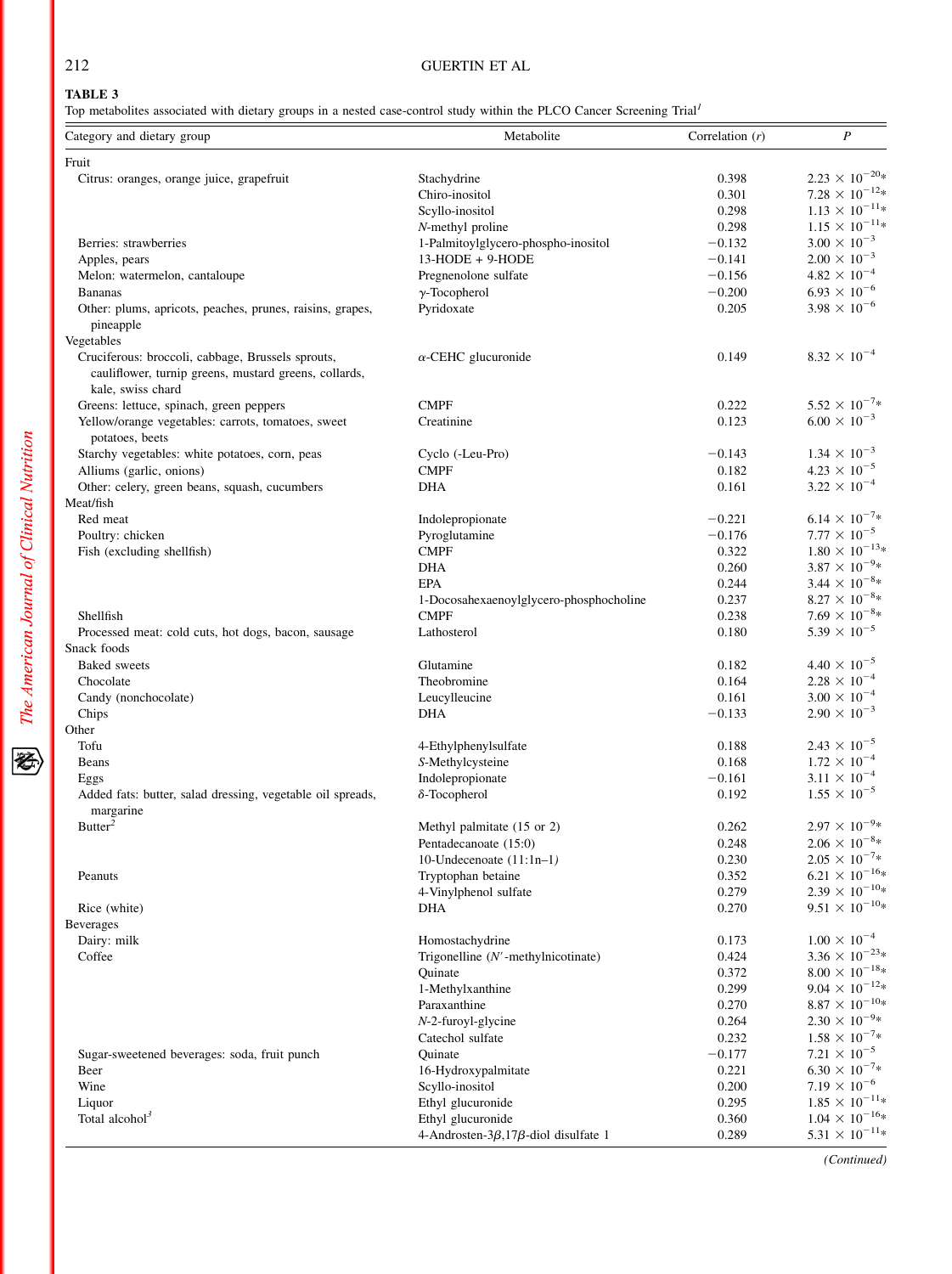#### TABLE 3 (Continued)

| Category and dietary group | Metabolite                                                   | Correlation $(r)$ | P                        |
|----------------------------|--------------------------------------------------------------|-------------------|--------------------------|
|                            | 5- $\alpha$ -Androstan-3 $\beta$ ,17 $\beta$ -diol disulfate | 0.254             | $9.21 \times 10^{-9*}$   |
|                            | Cyclo (-Leu-Pro)                                             | 0.249             | $1.84 \times 10^{-8} *$  |
|                            | Bilirubin (E,Z or Z,E)                                       | 0.243             | $3.75 \times 10^{-8*}$   |
|                            | 16-Hydroxypalmitate                                          | 0.239             | $6.57 \times 10^{-8}$ *  |
|                            | Dihomo-linoleate $(20:2n-6)$                                 | 0.230             | $2.12 \times 10^{-7}$ *  |
|                            | Palmitoleate (16:1n-7)                                       | 0.230             | $2.15 \times 10^{-7}$ *  |
| Vitamins/supplements       |                                                              |                   |                          |
| Multivitamins              | Pantothenate                                                 | 0.541             | $3.36 \times 10^{-39*}$  |
|                            | Pyridoxate                                                   | 0.433             | $3.67 \times 10^{-24}$ * |
|                            | $\alpha$ -Tocopherol                                         | 0.368             | $2.04 \times 10^{-17*}$  |
|                            | $\gamma$ -Tocopherol                                         | $-0.312$          | $1.02 \times 10^{-12*}$  |
|                            | Threonate                                                    | 0.268             | $1.16 \times 10^{-9*}$   |
|                            | $\beta$ -Tocopherol                                          | $-0.233$          | $1.42 \times 10^{-7}$ *  |

 $I_n = 502$ . The untargeted approach investigated all identified metabolites and dietary groups captured by food-frequency questionnaire; all significant correlations are indicated with an asterisk. For dietary groups with no significant associations, only the strongest association is shown. Partial Pearson correlations adjusted for age, sex, smoking status (current smokers, former/never smokers), and total energy intake (kcal/d). Significance was defined as the Bonferroni-corrected level of  $P < 1.093 \times 10^{-6}$  (111 food items  $\times$  412 identified metabolites, at the 0.05 level). CMPF, 3-carboxy-4-methyl-5-propyl-2furanpropanoic acid; PLCO, Prostate, Lung, Colorectal, and Ovarian; 9-HODE, 9-hydroxy-10,12-octadecadienoic acid; 13-HODE, 13-hydroxy-9,11-octadecadienoic acid;  $\alpha$ -CEHC, 2,5,7,8-tetramethyl-2(2'-carboxyethyl)-6-hydroxychroman. <sup>2</sup>Butter was also included in the added fats/oils group.

 $3$  Total alcohol is the combination of beer, wine, and liquor (in g/d); beer, wine, and liquor are also presented as separate groups.

dietary intake for the main associations we observed (Supplemental Table 3 under "Supplemental data" in the online issue).

Many beverages, including coffee, beer, liquor, and total alcohol, each had at least one significant metabolite biomarker, with much stronger correlations among liquor and total alcohol compared with beer (Table 3). Interestingly, although the metabolites associated with beer and liquor (16-hydroxypalmitate and ethyl glucuronide, respectively) were also associated with total alcohol intake, total alcohol (combining beer, wine, and liquor) had many significant correlations, some of which are involved in lipid pathways, which were not significant for the individual components. Coffee had very strong correlations with trigonelline N'-methylnicotinate ( $r = 0.424$ ), quinate ( $r = 0.372$ ), 1-methylxanthine ( $r = 0.299$ ), and paraxanthine ( $r = 0.270$ ), with an additional 2 moderate correlations with N-2-furoyl-glycine  $(r = 0.264)$  and catechol sulfate  $(r = 0.232)$ .

We attempted to create better predictors of the questionnairebased measures by combining information across multiple metabolites. For most food items, the correlation between the food item and the multimetabolite prediction score was of similar magnitude to the correlation between that food item and the most strongly associated metabolite (Supplemental Table 4 under "Supplemental data" in the online issue). However, there was a noted improvement when using the predictive score for butter  $[r = 0.34$  for the multimetabolite score; max $(r) = 0.26$  for a single metabolite], beer (0.31 compared with 0.22), and red meat (0.37 compared with 0.22).

We also analyzed the metabolites that we were unable to name. Twenty-four unidentified metabolites were significantly correlated with dietary groups (Supplemental Table 5 under "Supplemental data" in the online issue; with correlations ranging from  $-0.23$  to 0.39); all food groups correlated with unknown metabolites were also significantly correlated with identified metabolites. In more detailed analyses, we also examined correlations between metabolites and the 111 individual food items

that formed the dietary groups in the main analyses; results did not appreciably differ from the results for food groups (data not shown). In stratified analyses, the diet-metabolite correlations were consistent across sex (Supplemental Table 6 under "Supplemental data" in the online issue), age (Supplemental Table 6 under "Supplemental data" in the online issue), and geographical location of the study center (Supplemental Table 7 under "Supplemental data" in the online issue).

In sensitivity analyses in colorectal cancer cases and controls separately, the main correlations we observed between metabolites and dietary groups did not differ by disease status (Supplemental Table 8 under "Supplemental data" in the online issue). Overall, the direction and magnitude of diet-metabolite correlations did not differ appreciably by stage of colorectal cancer (Supplemental Table 9 under "Supplemental data" in the online issue) or length of follow-up time at colorectal cancer diagnosis (Supplemental Table 9 under "Supplemental data" in the online issue). In particular, associations between metabolites and citrus, coffee, and alcohol were robust in all sensitivity analyses.

Investigating dietary exposures by an overall index, we found that the median total HEI score was 53 (range: 30–87, out of possible 100 with a higher score indicating better diet quality) (Table 1). There were 5 significant metabolite correlations at the Bonferroni-corrected level of  $P < 1.214 \times$  $10^{-4}$  (P = 0.05/412 identified metabolites) (Table 4), including a negative correlation with  $\gamma$ -tocopherol. Overall, correlations unadjusted for supplement use were similar to adjusted results but generally stronger, and 15 of the top 20 metabolite correlations remained among the strongest correlations regardless of adjustment (data not shown). Many of the correlations associated with HEI score represented vitamins, including vitamin E and constituents or metabolites of vitamins B (pantothenate, pyridoxate) and C (threonate).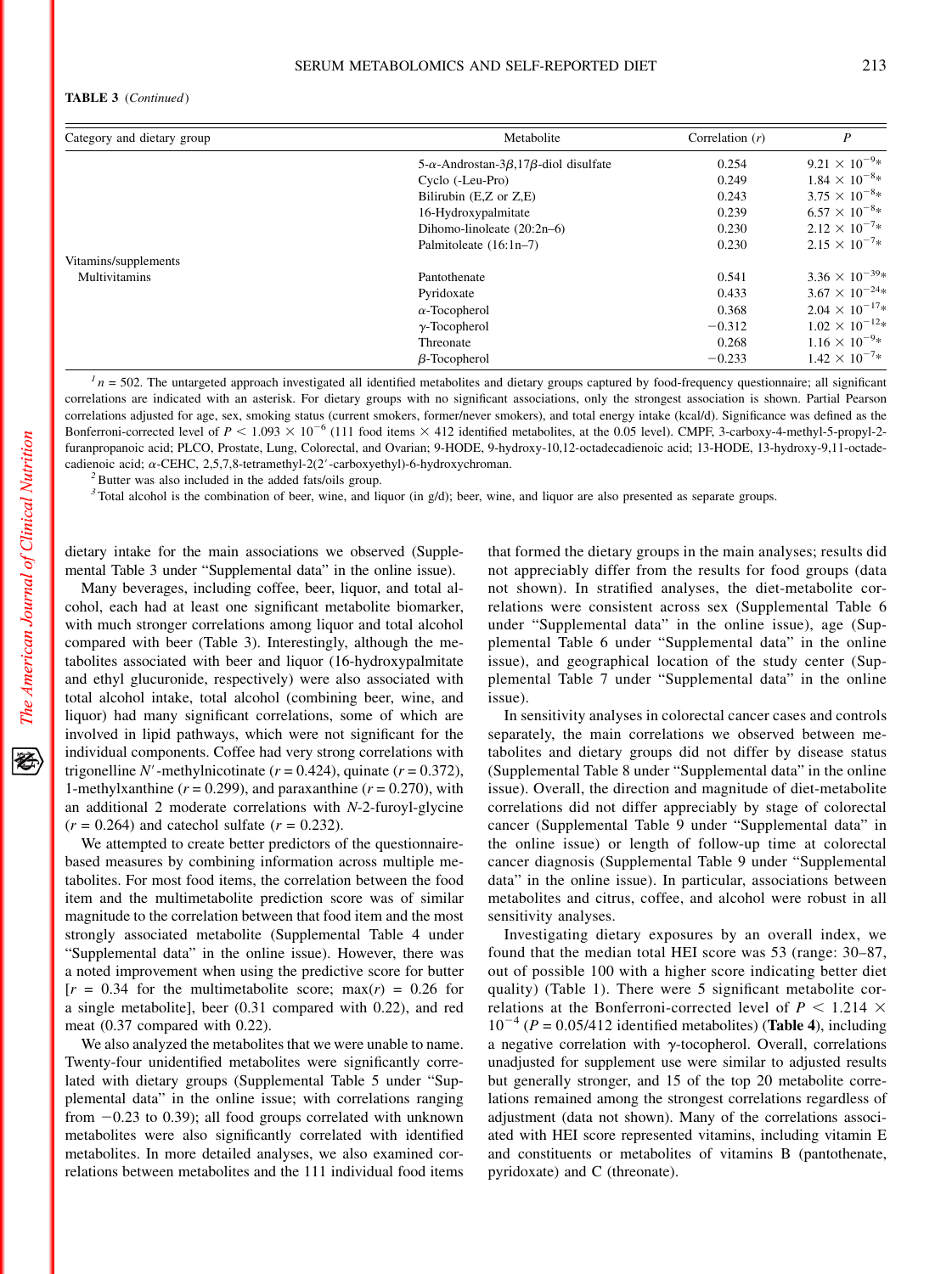# TABLE 4

Top 20 metabolites associated with the HEI 2010 in a nested study within the PLCO Cancer Screening Trial<sup>1</sup>

| Metabolite                                    | Correlation $(r)$ | P                       |
|-----------------------------------------------|-------------------|-------------------------|
| $\gamma$ -Tocopherol                          | $-0.275$          | $4.72 \times 10^{-10*}$ |
| Methyl palmitate (15 or 2)                    | $-0.187$          | $2.82 \times 10^{-5} *$ |
| Threonate                                     | 0.173             | $1.06 \times 10^{-4*}$  |
| Pyridoxate                                    | 0.173             | $1.07 \times 10^{-4} *$ |
| 1-Arachidonoylglycero-<br>phosphoethanolamine | $-0.173$          | $1.08 \times 10^{-4} *$ |
| Pantothenate                                  | 0.170             | $1.42 \times 10^{-4}$   |
| $N$ -acetylalanine                            | $-0.160$          | $3.34 \times 10^{-4}$   |
| 17-Methylstearate                             | $-0.155$          | $5.14 \times 10^{-4}$   |
| $\alpha$ -Tocopherol                          | 0.153             | $6.46 \times 10^{-4}$   |
| Hexanoylcarnitine                             | $-0.152$          | $6.80 \times 10^{-4}$   |
| $\alpha$ -CEHC glucuronide                    | 0.147             | $1.00 \times 10^{-3}$   |
| 1,7-Dimethylurate                             | $-0.146$          | $1.00 \times 10^{-3}$   |
| Stearoyl sphingomyelin                        | $-0.144$          | $1.00 \times 10^{-3}$   |
| 1-Linoleoylglycero-<br>phosphoethanolamine    | $-0.142$          | $1.00 \times 10^{-3}$   |
| 1-Docosahexaenoylglycero-<br>phosphocholine   | 0.142             | $2.00 \times 10^{-3}$   |
| 2-Arachidonoylglycero-<br>phosphoethanolamine | $-0.140$          | $2.00 \times 10^{-3}$   |
| $cis$ -Vaccenate $(18:1n-7)$                  | $-0.140$          | $2.00 \times 10^{-3}$   |
| 3-Methoxytyrosine                             | $-0.140$          | $2.00 \times 10^{-3}$   |
| Theobromine                                   | $-0.138$          | $2.00 \times 10^{-3}$   |
| Androsteroid monosulfate 1                    | $-0.138$          | $2.00 \times 10^{-3}$   |

 $<sup>I</sup>$  HEI was treated as a continuous variable. The strongest associations</sup> were selected by the smallest P value. Partial Pearson correlations adjusted for age, sex, smoking status (current smokers, former/never smokers), total energy intake (kcal/d), and multivitamin/supplement use (yes or no). The significance threshold was set at the Bonferroni-corrected level of  $P \le 1.214 \times 10^{-4}$  (0.05/412 known metabolites). Significant associations are indicated with an asterisk. HEI, Healthy Eating Index; PLCO, Prostate, Lung, Colorectal, and Ovarian;  $\alpha$ -CEHC, 2,5,7,8-tetramethyl-2(2'-carboxyethyl)-6-hydroxychroman.

#### Implications for future study design

Although only 39 metabolites were conclusively determined to be associated with diet, there was clear evidence that a much larger percentage was correlated with usual dietary intake. The total number of metabolites associated with each food group at various FDR thresholds is shown in Figure 1. Approximately 130 metabolites associated with total alcohol consumption met the FDR threshold of 0.20, and  $\sim 85$  of these met the 0.05 threshold (Figure 1). Beer also had a large number of metabolite correlations, and liquor and coffee were correlated with  $>20$ metabolites at the FDR threshold of 0.05.

The use of multiple samples from 30 individuals collected 1 y apart provided important information about the within-individual variability of metabolites (Table 5); the 1-y ICCs were variable but reasonable, with a range of 0.27–0.89. The median intraassay CV, calculated by using replicate samples from a separate source of pooled serum, was 0.10 (IQR: 0.04–0.21).

To inform future study design, we used our data to determine the sample size that would be necessary to detect an association between metabolites and disease, which was measured as an RR. Considering dietary groups that had significant correlations with metabolites (Table 3), we then determined the sample size needed to have 80% power to detect an association in a 1:1 case-control study. For a large effect (RR = 3.0), sample sizes of  $\sim$  200–400

would be sufficient for most metabolites, whereas smaller effects  $(RR = 1.5)$  can only be detected in larger samples of  $\sim$  1100–3000 (Table 5). As expected, the number of individuals needed is smaller for metabolites with lower within-subject variability, and when possible, we should collect multiple biological specimens per subject to obtain a better estimate of usual metabolite levels. For example, to determine an association between the main citrus metabolite, stachydrine, and a health outcome and assuming an RR of 1.5, one would need a sample size of 2813 individuals; with a second specimen, the required sample size is reduced to 1898. Higher RRs can be detected with smaller samples; for stachydrine and an RR of 3.0, 398 individuals would be required with one specimen compared with 269 individuals with 2 specimens.

# DISCUSSION

With the use of strict correction for multiple comparisons, the application of metabolomics to an epidemiologic data set detected 39 metabolites of known identity that were correlated with a total of 13 dietary groups. Metabolite levels were reproducible and stable over a year, indicating that metabolomics can be informative for nutritional epidemiologic studies. Moreover, the sample sizes needed to design an adequately powered study of metabolites and disease risk are realistically attainable.

# Identification of biomarkers of diet

Our data replicated and validated findings from previous targeted biomarker studies, which supports the specificity and validity of our study. For example, previous studies also found correlations between citrus and stachydrine (29), which has been



FIGURE 1. Many more metabolites are statistically associated with food groups by using the less conservative FDR method, as opposed to the Bonferroni method, for multiple testing correction. Only food groups with significant Bonferroni-corrected correlations are included. Each food group shown has at least one significant metabolite at an FDR of 0.01, and many more metabolites are found as the stringency of the FDR threshold is relaxed. FDR, false discovery rate.

经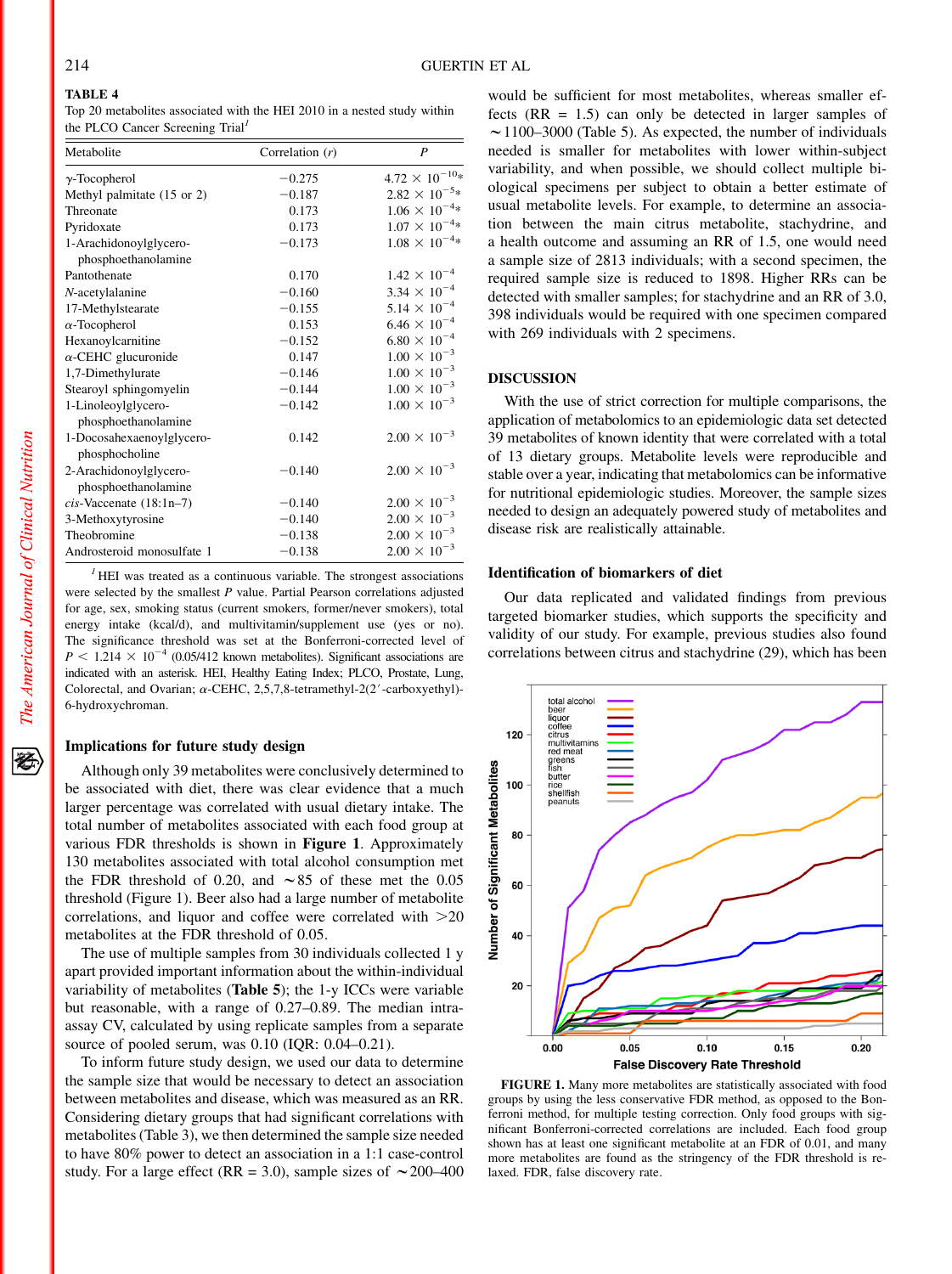Sample size required to detect disease-metabolite associations for a case-control study<sup>1</sup>

| Dietary group | Top metabolite <sup>2</sup>           | One-year $ICC3$ | No. of specimens | $RR^4$ |      |     |
|---------------|---------------------------------------|-----------------|------------------|--------|------|-----|
|               |                                       |                 |                  | 1.5    | 2.0  | 3.0 |
| Citrus        | Stachydrine                           | 0.35            |                  | 2813   | 999  | 398 |
|               |                                       |                 | 2                | 1898   | 674  | 269 |
| Red meat      | Indole propionate <sup>5</sup>        | 0.81            |                  | 1589   | 564  | 225 |
|               |                                       |                 | 2                | 1286   | 457  | 182 |
| Fish          | <b>CMPF</b>                           | 0.33            |                  | 2852   | 1012 | 404 |
|               |                                       |                 | $\overline{2}$   | 1917   | 681  | 272 |
| <b>Butter</b> | Methyl palmitate (15 or 2)            | 0.62            |                  | 1678   | 566  | 226 |
|               |                                       |                 | $\overline{2}$   | 1332   | 446  | 181 |
| Peanuts       | Tryptophan betaine                    | 0.74            |                  | 1345   | 478  | 191 |
|               |                                       |                 | $\overline{2}$   | 1163   | 413  | 165 |
| Coffee        | Trigonelline $(N'$ -methylnicotinate) | 0.74            |                  | 1326   | 471  | 188 |
|               |                                       |                 | 2                | 1154   | 410  | 163 |
| Beer          | 16-Hydroxypalmitate                   | 0.42            |                  | 1967   | 698  | 279 |
|               |                                       |                 | 2                | 1475   | 524  | 209 |
| Liquor        | Ethyl glucuronide                     | 0.27            |                  | 3528   | 1253 | 500 |
|               |                                       |                 |                  | 2255   | 801  | 319 |
| Multivitamin  | Pantothenate                          | 0.89            |                  | 1245   | 442  | 176 |
|               |                                       |                 | 2                | 1114   | 395  | 158 |

Total sample size, assuming 1:1 matching on case-control status. The metabolite with the strongest significant correlation was selected for each dietary group. Exceptions are for greens, shellfish, rice, and total alcohol because of the strongest metabolite correlation being shared in common (greens and shellfish both had CMPF as the most strongly correlated metabolite, which is already shown for fish; the most strongly correlated metabolite for total alcohol is ethyl glucuronide, which is already shown for liquor) and correlations that may reflect other foods (rice and DHA). Correlations were positive unless otherwise indicated; 80% power, P = 0.05. CMPF, 3-carboxy-4-methyl-5-propyl-2-furanpropanoic acid (CMPF is also the top metabolite for green vegetables and shellfish); ICC, intraclass correlation coefficient.<br><sup>2</sup> Top metabolite for partial Pearson correlation between dietary groups and metabolites; the lowest P value is the top metabolite.<br><sup>3</sup> One-vear ICC is a measure of th

participants.<br><sup>4</sup>RR compares risk for the fourth compared with the first quartile; true RR is measurement error corrected.

 $5$  Negative correlation between dietary group and metabolite.

identified as a biomarker of citrus in feeding studies (30) and urine metabolomics studies (10, 31). Scyllo- and chiro-inositol, also correlated with citrus intake in our study, have been previously associated with orange and citrus juice consumption (32). With regard to alcohol intake, several of the correlations we observed were lipid metabolites, which have previously been shown to contribute to an overall metabolomic profile of alcohol consumers (33). Some of the strongest associations we observed were for coffee components or downstream metabolites of these components (34, 35). Interestingly, we detected some correlations that may reflect co-consumption of other food items: for example, the association between DHA and rice, which may actually reflect co-consumption of rice with fish; DHA is an omega-3 fatty acid in fish oil and the correlations are of comparable strength.

In addition to identifying associations that have previously been reported in targeted biomarker studies, we identified many novel serum metabolite and diet correlations. The serum metabolites 4-vinylphenol sulfate and tryptophan betaine both reflected peanut consumption. The association of 4-vinylphenol sulfate, a xenobiotic involved in benzoate metabolism, with peanut consumption is plausible because it has previously been identified as a component in roasted peanuts (36). Tryptophan betaine, also known as hypaphorine, is an indole alkaloid that has been previously detected in legumes (37–39). A small study in breastfeeding mothers reported its presence in breast milk and also an association with peanut consumption (40). Moreover, many unnamed metabolites identified herein were also correlated with diet and therefore may be novel biomarkers; however, all food groups that were significantly correlated with unnamed metabolites were also correlated with identified metabolites.

Scoring higher on the HEI was negatively correlated with  $\gamma$ -tocopherol levels, which is consistent with the fact that  $\gamma$ tocopherol is a major component of fried foods. Furthermore, a higher HEI score was positively associated with  $\alpha$ -tocopherol, which is mainly found in healthier foods such as nuts, seeds, vegetable oils, and leafy greens. Even after adjustment for multivitamin/supplement use, most of the correlations with HEI were for vitamins or their constituents or metabolites, suggesting that these correlations are biologically plausible.

Our agnostic approach allowed the identification of novel associations and overcame the main challenges of traditional biomarker development, which typically necessitates the determination of biomarker kinetics, laboratory variability in measurement, and the capability of the biomarker signal to surpass laboratory error. By design, we identified biomarkers whose signals surpass this threshold. Further studies are needed to confirm the robust nature of our study design and the correlations we identified.

#### Implications for future studies

Our study used the Bonferroni method to correct for multiple comparisons, which reduces the probability of falsely identifying significant findings. Despite using this strict correction method,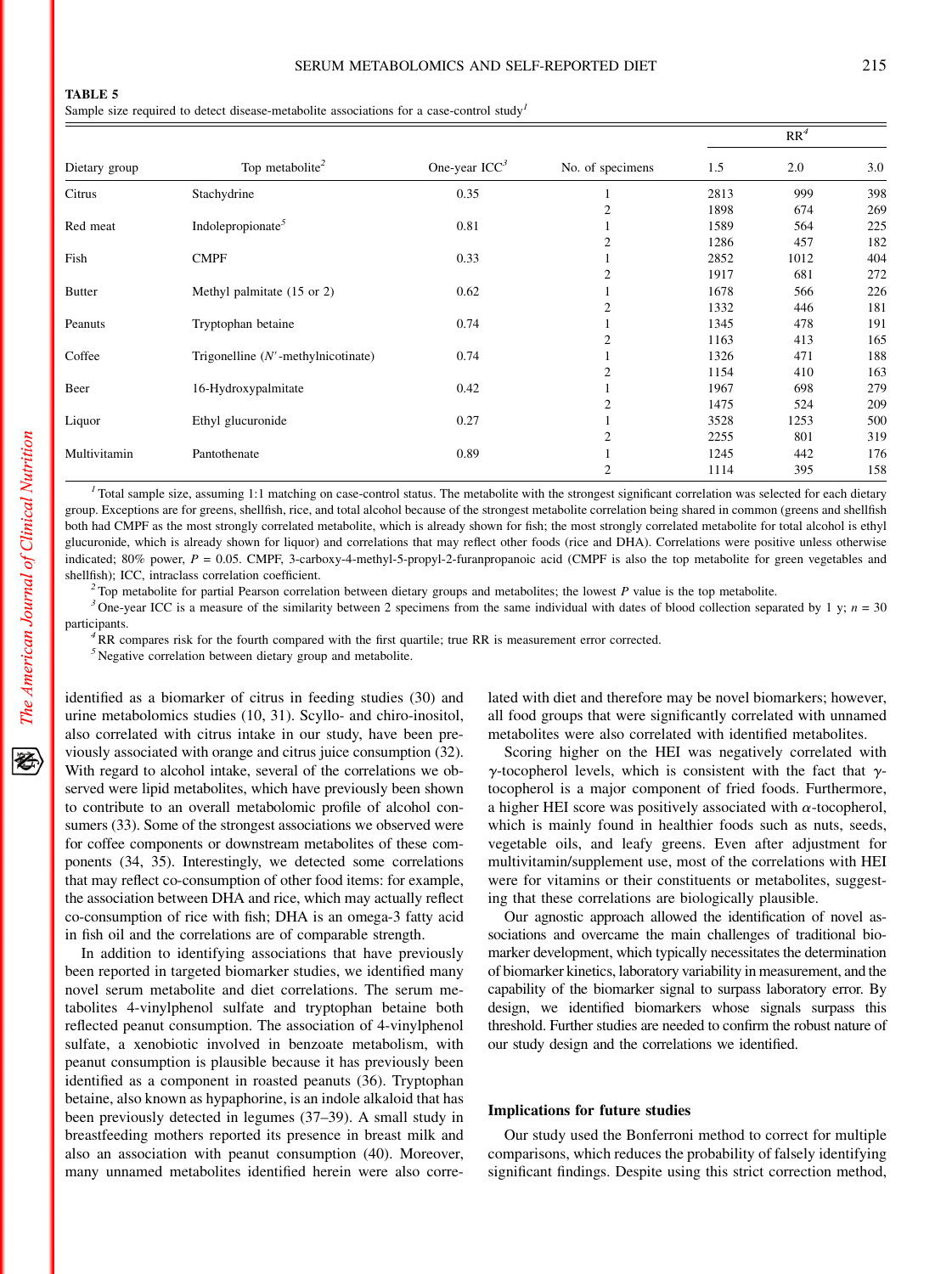multiple significant associations between serum metabolites and dietary variables were detected in our study. If we are willing to accept a higher error rate (FDR =  $0.05$ ), we would detect 1396 associations between metabolites and self-reported dietary variables (data not shown). Therefore, it is likely that there are many more true associations, but we lack the study power to detect them. The number of correlations by FDR cutoff, which are shown in Figure 1, provides a glimpse into the number of associations to be found with each food group.

We explored the variability in selected metabolites and the effect this may have on statistical power for planning future epidemiologic studies. The collection of multiple specimens per person would provide more precise measurements of the usual metabolite profile. In considering the use of metabolites in studies of disease, it is noted that large sample sizes are required, even among the metabolites most highly correlated with diet. Samples of this size, however, are attainable in epidemiologic cohorts. The reproducibility and relative stability of biomarker peak intensities, as assessed by the strong ICCs we observed, support the feasibility of applying metabolomics to epidemiologic data sets.

This study has many strengths, including the large sample size, richness of the dietary data, and large number of metabolites detected. Metabolomics analyses are an efficient use of biological samples, compared with candidate metabolite assays, when biospecimens are limited in large prospective studies. Biomarkers with correlations that cross our strict statistical significance threshold are, by their very nature, robust given that the signal is strong enough to be detected.

The main limitation of our study is that we compared a single serum sample with self-reported diet, and dietary questionnaires are known to result in substantial measurement error. However, measurement error in dietary intake would be expected to bias results toward the null, and we detected many significant correlations. Although the FFQ was extensive, we are limited in our ability to distinguish certain subtypes of foods that may be differentially associated with metabolites. Furthermore, we acknowledge that there are many ways to categorize dietary data. The categorization we used was primarily based on the USDA's MyPlate classification (14); we also considered subgroups based on proposed biological components of foods. The similarity in metabolites associated with dietary groups and their individual food components (data not shown) suggests that our conclusions are not dependent on the food group classification.

Our findings may not be generalizable because participants were largely white, and thus we may have missed correlations with foods specific to certain ethnic groups. The results we did observe, however, are highly generalizable, specific, and show strong associations. Any metabolomics study is inherently limited by the set of metabolites detected by a specific platform. We lacked information on absolute levels of serum metabolites because they were measured as peak intensities rather than as actual concentrations, which is a limitation. Last, variability in serum metabolites could be greatly influenced by the gut microbiota; for example, differences in metabolite levels may be attributable to differences in the gut microbiota rather than differences in dietary intake. The gut microbiota does change with age (41); however, it is thought to be relatively stable after early childhood (42). Although we were unable to assess the gut microbiome directly within this sample, there were no differences in the main findings by age.

In conclusion, the large number of correlations between selfreported diet and serum metabolites confirms that metabolomics can be applied to epidemiologic studies for identification of novel dietary biomarkers. There is a need for specific, reliable biomarkers that accurately reflect dietary intake and that can be applied to many populations. We emphasize, however, that although we appear to have uncovered objective biomarkers of diet, it should not yet be assumed that these biomarkers outperform self-report as a measure of usual dietary intake. Ultimately, whether a biomarker is a good measure of usual diet depends on the frequency of consumption of the food or nutrient, as well as the half-life of the metabolite. In addition, the identification of serologic metabolites not only reflects dietary intake but also metabolic processes, including the effects of genetic variation and the gut microbiota. Nevertheless, our metabolomic approach for identifying potential dietary biomarkers showed viable biomarkers for further investigation in feeding studies.

The authors' responsibilities were as follows— SCM, JNS, W-YH, RZS-S, RS, and AJC: designed the research; KAG, SCM, JNS, and AJC: conducted the research; SCM, JNS, W-YH, and AJC: provided essential materials; KAG, SCM, JNS, and QX: analyzed data; KAG, SCM, and AJC: wrote the manuscript; and KAG and AJC: had primary responsibility for final content. The authors had nothing to disclose and no conflicts of interest.

## REFERENCES

- 1. Kaaks RJ. Biochemical markers as additional measurements in studies of the accuracy of dietary questionnaire measurements: conceptual issues. Am J Clin Nutr 1997;65(suppl):1232S–9S.
- 2. Ocké MC, Kaaks RJ. Biochemical markers as additional measurements in dietary validity studies: application of the method of triads with examples from the European Prospective Investigation into Cancer and Nutrition. Am J Clin Nutr 1997;65(suppl):1240S–5S.
- 3. Freedman LS, Schatzkin A, Wax Y. The impact of dietary measurement error on planning sample size required in a cohort study. Am J Epidemiol 1990;132:1185–95.
- 4. Jenab M, Slimani N, Bictash M, Ferrari P, Bingham SA. Biomarkers in nutritional epidemiology: applications, needs and new horizons. Hum Genet 2009;125:507–25.
- 5. Jones DP, Park Y, Ziegler TR. Nutritional metabolomics: progress in addressing complexity in diet and health. Annu Rev Nutr 2012;32:183– 202.
- 6. Wild CP, Scalbert A, Herceg Z. Measuring the exposome: a powerful basis for evaluating environmental exposures and cancer risk. Environ Mol Mutagen 2013;54:480–99.
- 7. Beckmann M, Lloyd AJ, Haldar S, Favé G, Seal CJ, Brandt K, Mathers JC, Draper J. Dietary exposure biomarker-lead discovery based on metabolomics analysis of urine samples. Proc Nutr Soc 2013;72:352– 61.
- 8. Lloyd AJ, Beckmann M, Haldar S, Seal C, Brandt K, Draper J. Datadriven strategy for the discovery of potential urinary biomarkers of habitual dietary exposure. Am J Clin Nutr 2013;97:377–89.
- 9. O'Sullivan A, Gibney MJ, Brennan L. Dietary intake patterns are reflected in metabolomic profiles: potential role in dietary assessment studies. Am J Clin Nutr 2011;93:314–21.
- 10. Pujos-Guillot E, Hubert J, Martin JF, Lyan B, Quintana M, Claude S, Chabanas B, Rothwell JA, Bennetau-Pelissero C, Scalbert A, et al. Mass spectrometry-based metabolomics for the discovery of biomarkers of fruit and vegetable intake: citrus fruit as a case study. J Proteome Res 2013;12:1645–59.
- 11. Floegel A, von Ruesten A, Drogan D, Schulze MB, Prehn C, Adamski J, Pischon T, Boeing H. Variation of serum metabolites related to habitual diet: a targeted metabolomic approach in EPIC-Potsdam. Eur J Clin Nutr 2013;67:1100–8.
- 12. Prorok PC, Andriole GL, Bresalier RS, Buys SS, Chia D, Crawford ED, Fogel R, Gelmann EP, Gilbert F, Hasson MA, et al. Design of the Prostate, Lung, Colorectal and Ovarian (PLCO) Cancer Screening Trial. Control Clin Trials 2000;21:273S–309S.